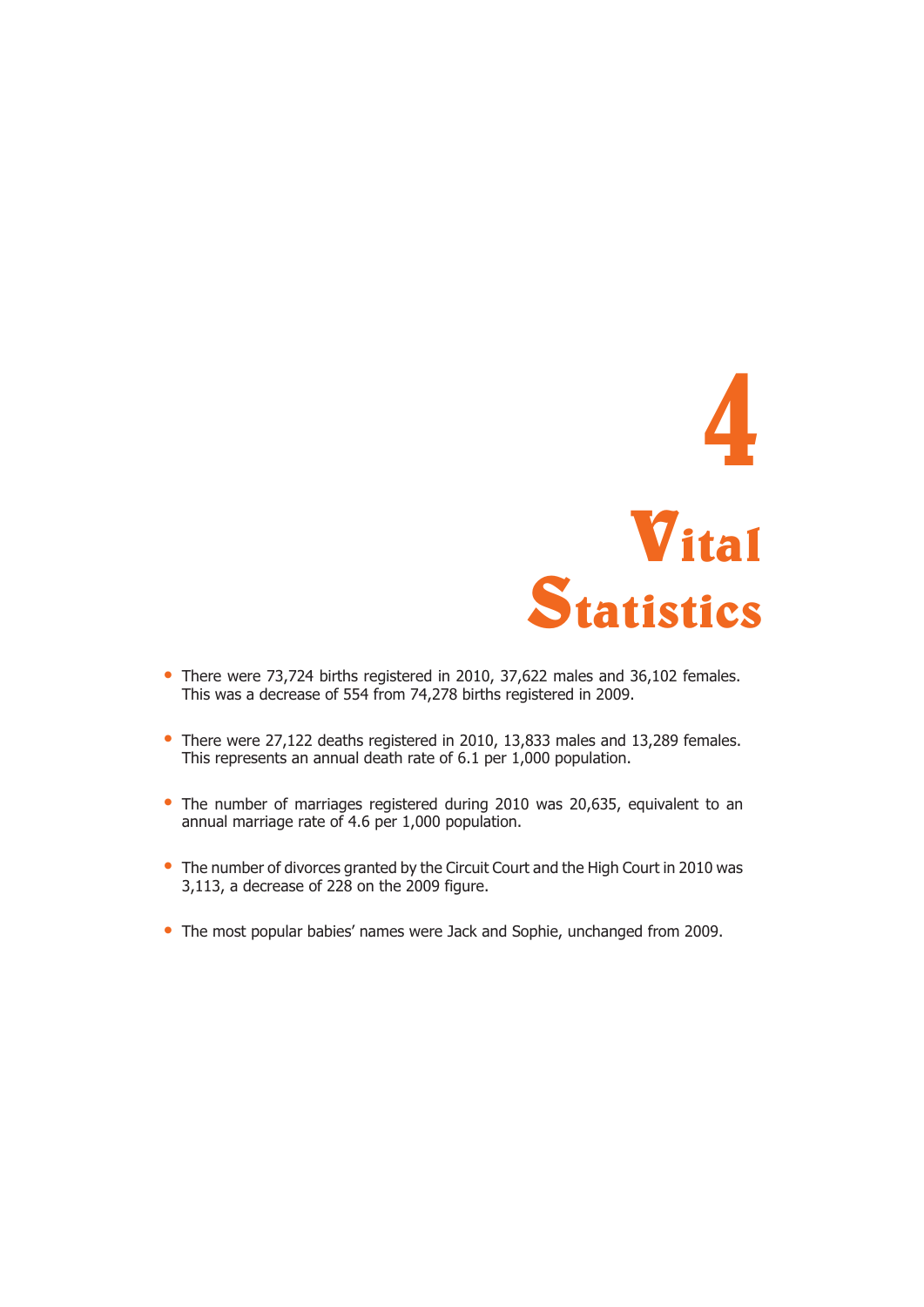# **Contents**

| Introductory text |                                                                                                     | 57 |
|-------------------|-----------------------------------------------------------------------------------------------------|----|
| Table 4.1         | Births and deaths registered, 2010                                                                  | 60 |
| Table 4.2         | Live births, deaths and marriages, and rates per 1,000 population                                   | 61 |
| Table 4.3         | Deaths by age and sex                                                                               | 62 |
| Table 4.4         | Death rates per 1,000 population, by sex and age group                                              | 63 |
| Table 4.5         | Deaths by cause and rates, per 100,000 population                                                   | 63 |
| Table 4.6         | Births by age of mother at maternity                                                                | 64 |
| Table 4.7         | Births registered, classified by nationality, marital status and<br>age of mother, 2010             | 64 |
| Table 4.8         | Age specific fertility rates and total period fertility rates                                       | 65 |
| Table 4.9         | Marriages registered in 2007 by age and marital status of groom<br>and bride                        | 66 |
| <b>Table 4.10</b> | Marriages registered in 2007 by month and day of week of<br>marriage                                | 66 |
| <b>Table 4.11</b> | Summary data for marriages                                                                          | 67 |
| <b>Table 4.12</b> | Life expectancy at various ages                                                                     | 68 |
| <b>Table 4.13</b> | Projected life expectancy at various ages                                                           | 69 |
| <b>Table 4.14</b> | Divorce, judicial separation and nullity applications received and<br>granted by the courts, 2010   | 70 |
| <b>Table 4.15</b> | Top 25 babies' names registered in 2010, in order of<br>popularity, with corresponding rank in 2009 | 71 |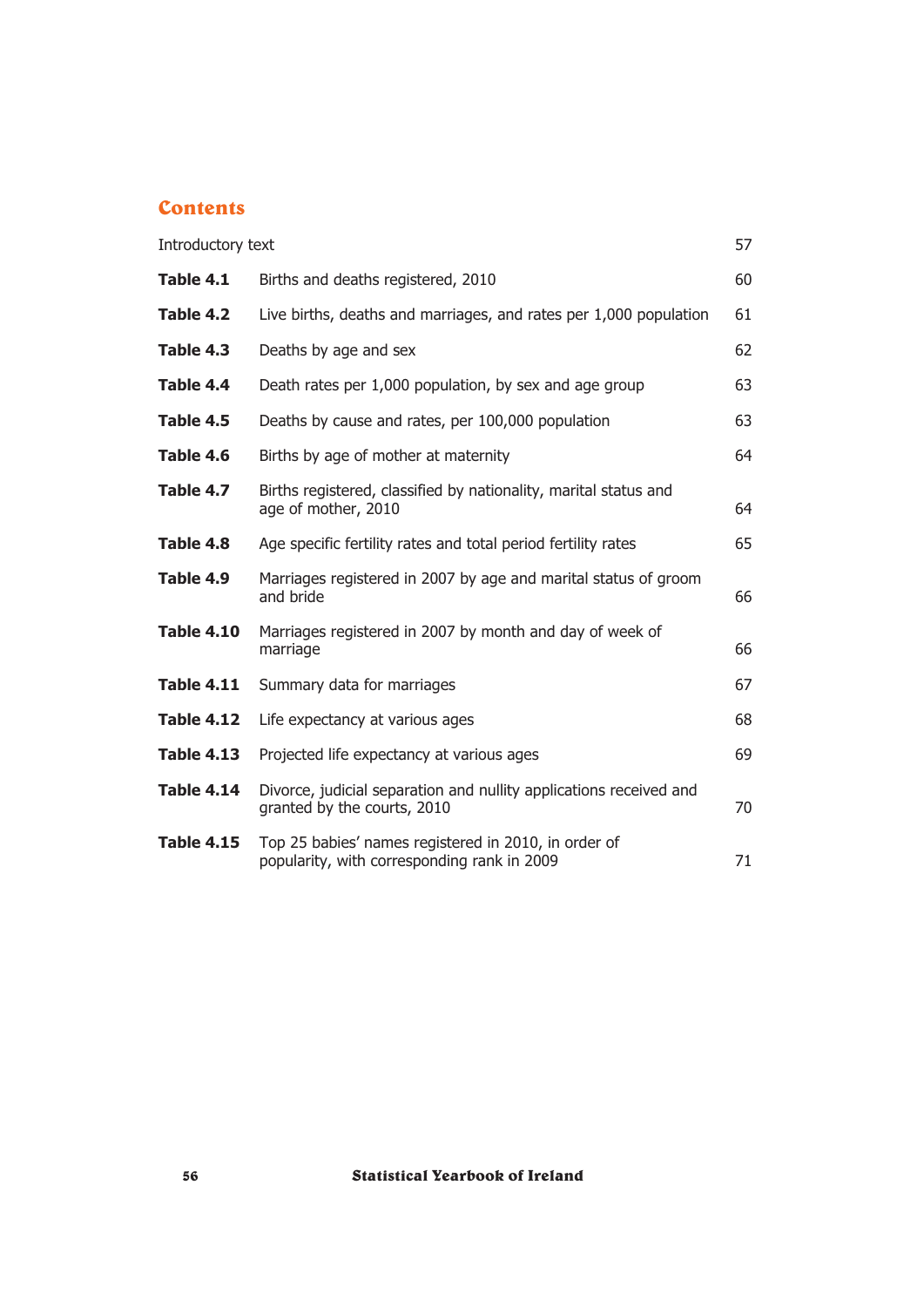# Introduction

This chapter contains statistics on births, deaths and marriages compiled by the Central Statistics Office on behalf of the Minister for Social Protection. The chapter also contains figures on divorce, nullity and judicial separation applications, provided by the Courts Service.

# Births

Tables 4.1, 4.2, 4.6 and 4.7 contain information on births. There were 60,503 babies born in 2002 increasing to 73,724 births in  $2010 - 37,622$  male and 36,102 female. Just over a third of births, 24,860, were outside marriage in 2010. This compares with 18,879 (31.2%) births outside marriage in 2002.

Just over four fifths of births (60,189) were to mothers aged 25 to 39 in 2010**.**

The total period fertility rate (TPFR), in table 4.8, estimates the number of children who would be born to each female over her lifetime on the basis of current birth patterns. This is an indicator of generation replacement. In 2010, the TPFR for Ireland was 2.07, unchanged from 2009 and just below the replacement level. In previous decades when fertility was much higher – the TPFR was 3.76 in 1960, 3.87 in 1970, 3.23 in 1980 and 2.12 in 1990.

In 2010, 76% of births were to mothers of Irish nationality.

# Deaths

Tables 4.2 to 4.5 contain information on deaths. A total of 27,122 deaths were registered in 2010, giving a mortality rate of 6.1 per 1,000 population. The death rate for males was 6.2 per 1,000 population and for females was 5.9 per 1,000 population. The most common causes of death were diseases of the circulatory system (9,189 deaths), malignant neoplasms (7,971 deaths) and diseases of the respiratory system (3,180 deaths). Injury and poisoning accounted for 1,601 deaths. There were 486 deaths due to suicide.

# Life Expectancy

As a result of long-term falls in mortality, people are living longer. Table 4.12 shows the life expectancy figures since 1925 and table 4.13 contains projections up to 2042. A baby boy or girl born in 1925 could expect, on the basis of the mortality figures at that time, to live on average to about 57 years (57.4 years for boys and 57.9 for girls). By contrast, the estimated life expectancy for people born in 2006 is 76.8 years for boys and 81.6 years for girls. Assuming that similar trends continue into the future, male life expectancy in Ireland may be approaching 87 years by the year 2042 and female life expectancy should be about 88 years.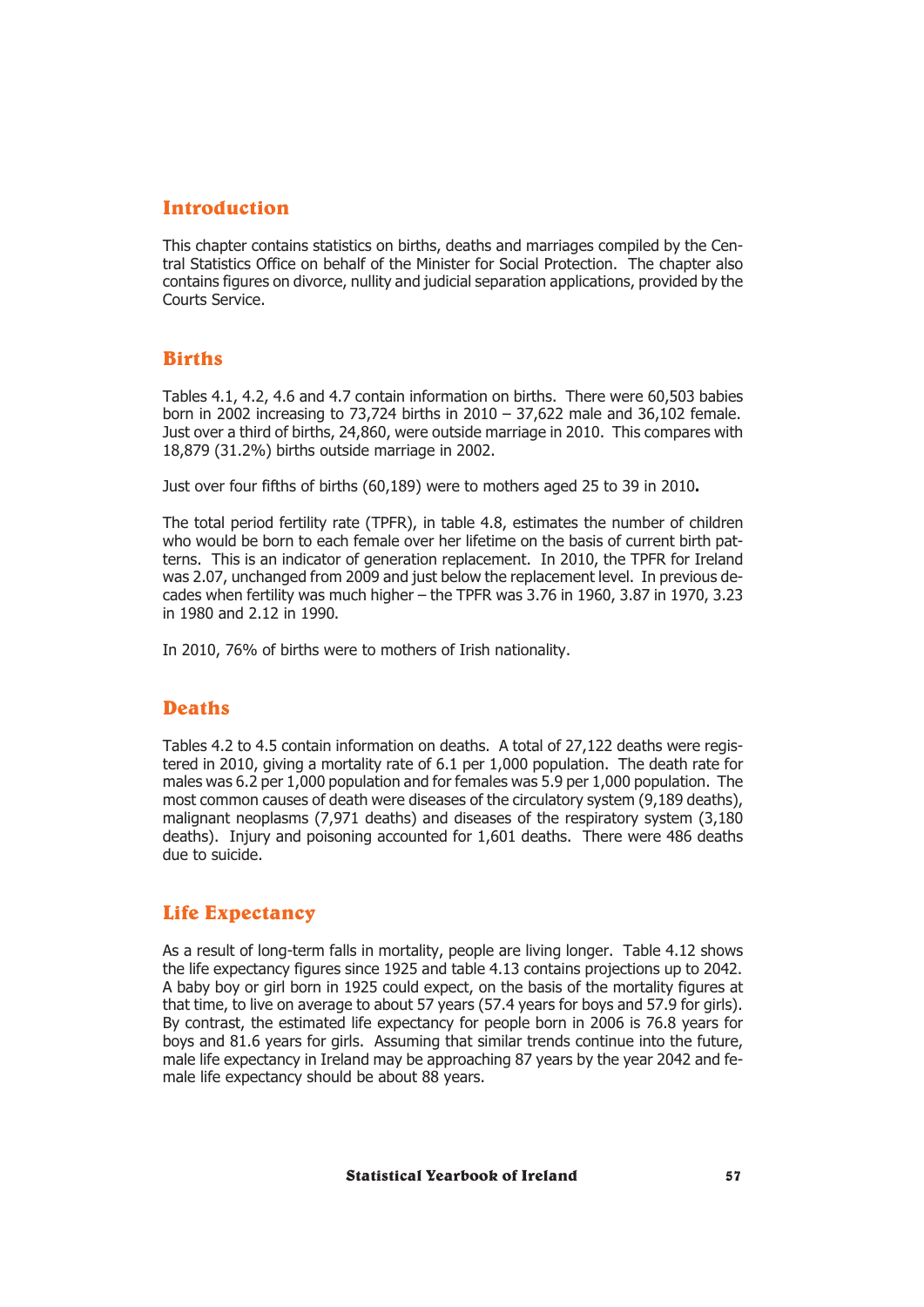# Marriages

Tables 4.2, 4.9, 4.10 and 4.11 give information on marriages. There were 20,635 marriages registered in 2010 compared with 21,541 in 2009. Throughout the 1970s the annual number of marriages exceeded 20,000. The number of marriages subsequently fell from 21,792 in 1980 to 18,174 in 1989 and the trend continued downward until the mid-1990s. The number of marriages has again exceeded 20,000 each year since 2002.

While the majority of marriages are celebrated according to Roman Catholic rites, the share of civil marriages in the total is increasing. In 1970, there were 121 civil marriages, accounting for about half a percent of the total. By 1980, this had risen to 388 civil marriages  $(1.8\%)$  and in 1990, 656 (or 3.7%). In 2007, the latest year for which this breakdown is available, there were 5,146 civil marriages, representing 23% of the total.

## **Divorces**

Table 4.14 gives information on divorce applications under the Divorce Act, 1996. In 1997, the first year in which the legislation operated, there were 95 divorces granted. The number of divorces granted increased to 1,421 in 1998 and peaked at 3,684 in 2007. Since then we have seen a reversal of this trend. There were 3,630 in 2008, 3,341 in 2009, and 3,113 in 2010.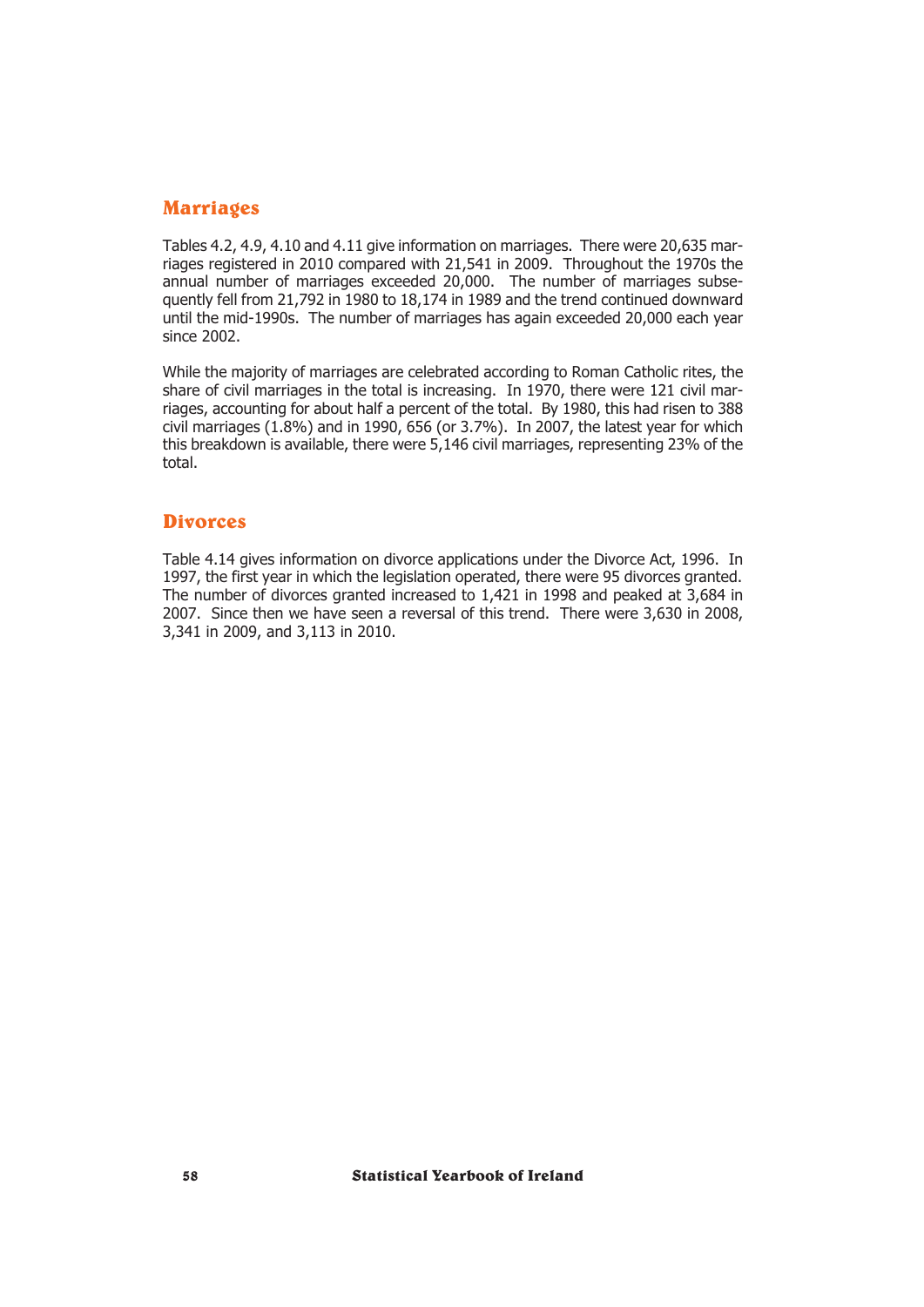#### **Technical Notes**

#### **Reference period for Vital Statistics**

The figures on births and deaths relate to those which occurred in the relevant years up to 2008 inclusive. Figures for 2009 and 2010 relate to births and deaths registered in those years.

The figures for marriages relate to year of registration. Due to delays in the provision of information from the registration system, some details of marriages are only currently available up to 1996 and for the years 2002, 2005, 2006 and 2007.

#### **Total Period Fertility Rate (TPFR)**

The Total Period Fertility Rate (TPFR) is derived from the age-specific fertility rates in the current year. It represents the projected number of children a woman would have if she experienced the current age-specific fertility rates while progressing from age 15 to 49 years. A value of 2.1 is generally taken to be the level at which the population would replace itself in the long run, ignoring migration.

#### **Life Expectancy**

Life expectancy estimates are calculated using mortality data for the three year period around a Census year. The most recent estimates refer to 2005-2007. The projected life expectancy figures up to the year 2042 are taken from the CSO's Population and Labour Force Projections.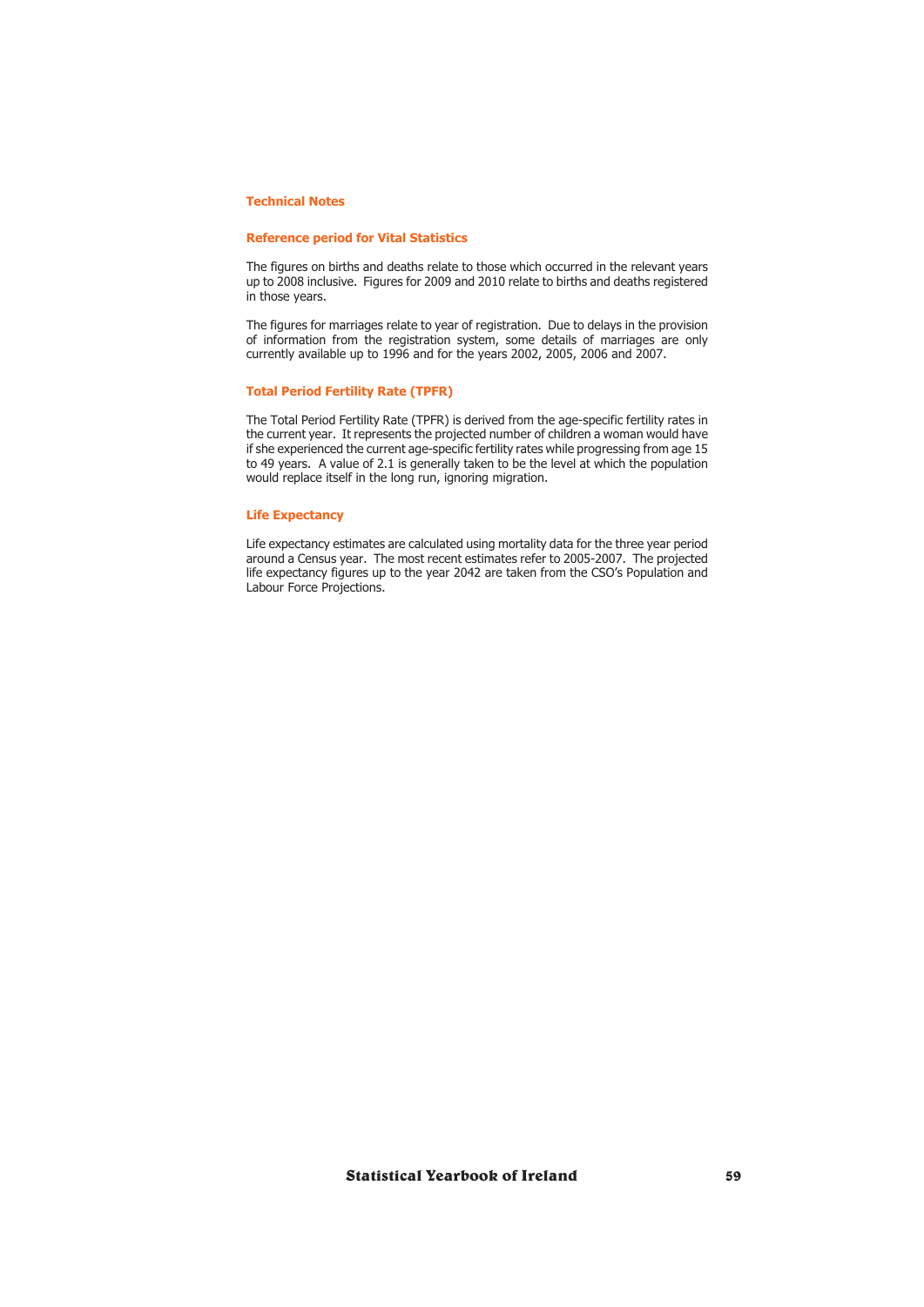|                             | <b>Births</b>  | <b>Deaths</b> |
|-----------------------------|----------------|---------------|
| Leinster                    | 42,203         | 13,426        |
| Carlow                      | 984            | 328           |
| Dublin City                 | 8,053          | 3,958         |
| South Dublin                | 4,683          | 1,313         |
| Fingal                      | 5,330          | 832           |
| Dun Laoghaire-Rathdown      | 2,770          | 850           |
| Kildare                     | 3,904          | 566           |
| Kilkenny                    | 1,439          | 400           |
| Laois                       | 1,425          | 273           |
| Longford                    | 659            | 710           |
| Louth                       | 1,964          | 762           |
| Meath                       | 3,543          | 415           |
| Offaly                      | 1,231          | 872           |
| Westmeath                   | 1,530          | 526           |
| Wexford                     | 2,223          | 925           |
| Wicklow                     | 2,465          | 696           |
| <b>Munster</b>              | 19,223         | 8,116         |
| Clare                       | 1,635          | 741           |
| Cork City                   | 1,627          | 1,035         |
| Cork County                 | 6,714          | 1,984         |
| Kerry                       | 1,907          | 1,099         |
| Limerick City               | 743            | 435           |
| <b>Limerick County</b>      | 2,284          | 830           |
| North Tipperary             | 1,233          | 599           |
| South Tipperary             | 1,227          | 646           |
| Waterford City              | 861            | 310           |
| Waterford County            | 992            | 437           |
| Connacht                    | 8,072          | 3,647         |
| Galway City                 | 1,136          | 252           |
| <b>Galway County</b>        | 2,876          | 1,141         |
| Leitrim                     | 484            | 264           |
| Mayo                        | 1,770          | 1,132         |
| Roscommon<br>Sligo          | 872<br>934     | 454<br>404    |
|                             |                |               |
| <b>Ulster</b>               | 4,226          | 1,933         |
| Cavan                       | 1,208<br>2,170 | 478           |
| Donegal<br>Monaghan         | 848            | 1,060<br>395  |
| <b>TOTAL</b>                | 73,724         | 27,122        |
| <b>Regional Authorities</b> |                |               |
| Border                      | 7,608          | 3,311         |
| Midland                     | 4,845          | 1,614         |
| West                        | 6,654          | 2,979         |
| Dublin                      | 20,836         | 6,975         |
| Mid-East                    | 9,912          | 2,308         |
| Mid-West                    | 5,895          | 2,605         |
| South-East                  | 7,726          | 3,212         |
| South-West                  | 10,248         | 4,118         |
| <b>TOTAL</b>                | 73,724         | 27,122        |

## **Table 4.1 Births and deaths registered, 2010**

*Source: CSO*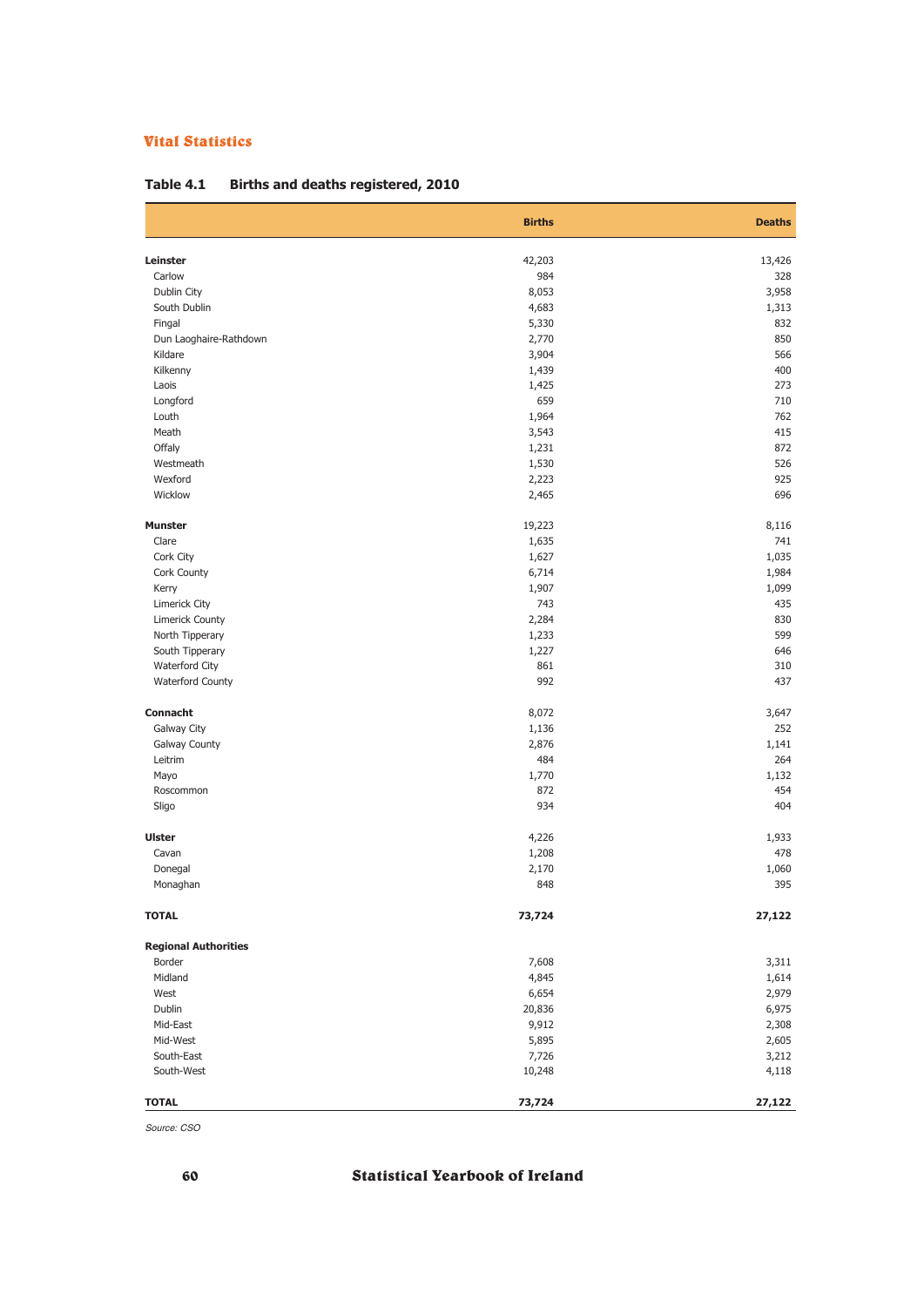|                                              |        |        |        |        |        |        |        | Number and rate |        |
|----------------------------------------------|--------|--------|--------|--------|--------|--------|--------|-----------------|--------|
|                                              | 2002   | 2003   | 2004   | 2005   | 2006   | 2007   | 2008   | 2009            | 2010   |
| <b>Marriages</b>                             | 20,556 | 20,302 | 20,619 | 21,355 | 22,089 | 22,544 | 22,243 | 21,541          | 20,635 |
| <b>Births</b>                                |        |        |        |        |        |        |        |                 |        |
| Male                                         | 31,013 | 31,455 | 31,966 | 31,489 | 33,655 | 36,487 | 38,040 | 38,082          | 37,622 |
| Female                                       | 29,490 | 30,074 | 30,006 | 29,883 | 31,770 | 34,902 | 35,956 | 36,196          | 36,102 |
| <b>Total</b>                                 | 60,503 | 61,529 | 61,972 | 61,372 | 65,425 | 71,389 | 73,996 | 74,278          | 73,724 |
| Births within marriage                       | 41,624 | 42,319 | 42,174 | 41,871 | 44,028 | 47,749 | 49,264 | 49,746          | 48,864 |
| Births outside marriage                      | 18,879 | 19,210 | 19,798 | 19,501 | 21,397 | 23,640 | 24,732 | 24,532          | 24,860 |
| Births outside marriage as % of total births | 31.2   | 31.2   | 31.9   | 31.8   | 32.7   | 33.1   | 33.4   | 33.0            | 33.7   |
| <b>Deaths</b>                                |        |        |        |        |        |        |        |                 |        |
| Male                                         | 15,390 | 14,882 | 14,801 | 14,412 | 14,605 | 14,391 | 14,457 | 15,044          | 13,833 |
| Female                                       | 14,293 | 14,192 | 13,864 | 13,848 | 13,883 | 13,726 | 13,817 | 13,854          | 13,289 |
| <b>Total</b>                                 | 29,683 | 29,074 | 28,665 | 28,260 | 28,488 | 28,117 | 28,274 | 28,898          | 27,122 |
| Natural increase                             | 30,820 | 32,455 | 33,307 | 33,112 | 36,937 | 43,272 | 45,722 | 45,380          | 46,602 |
| Rates per 1,000 of population                |        |        |        |        |        |        |        |                 |        |
| Marriages                                    | 5.2    | 5.1    | 5.1    | 5.2    | 5.2    | 5.2    | 5.0    | 4.8             | 4.6    |
| <b>Births</b>                                | 15.4   | 15.5   | 15.3   | 14.8   | 15.4   | 16.4   | 16.7   | 16.7            | 16.5   |
| Deaths                                       | 7.6    | 7.3    | 7.1    | 6.8    | 6.7    | 6.5    | 6.4    | 6.5             | 6.1    |

## **Table 4.2 Live births, deaths and marriages, and rates per 1,000 population**

*Source: CSO*



#### **Birth, death and marriage rates per 1,000 population**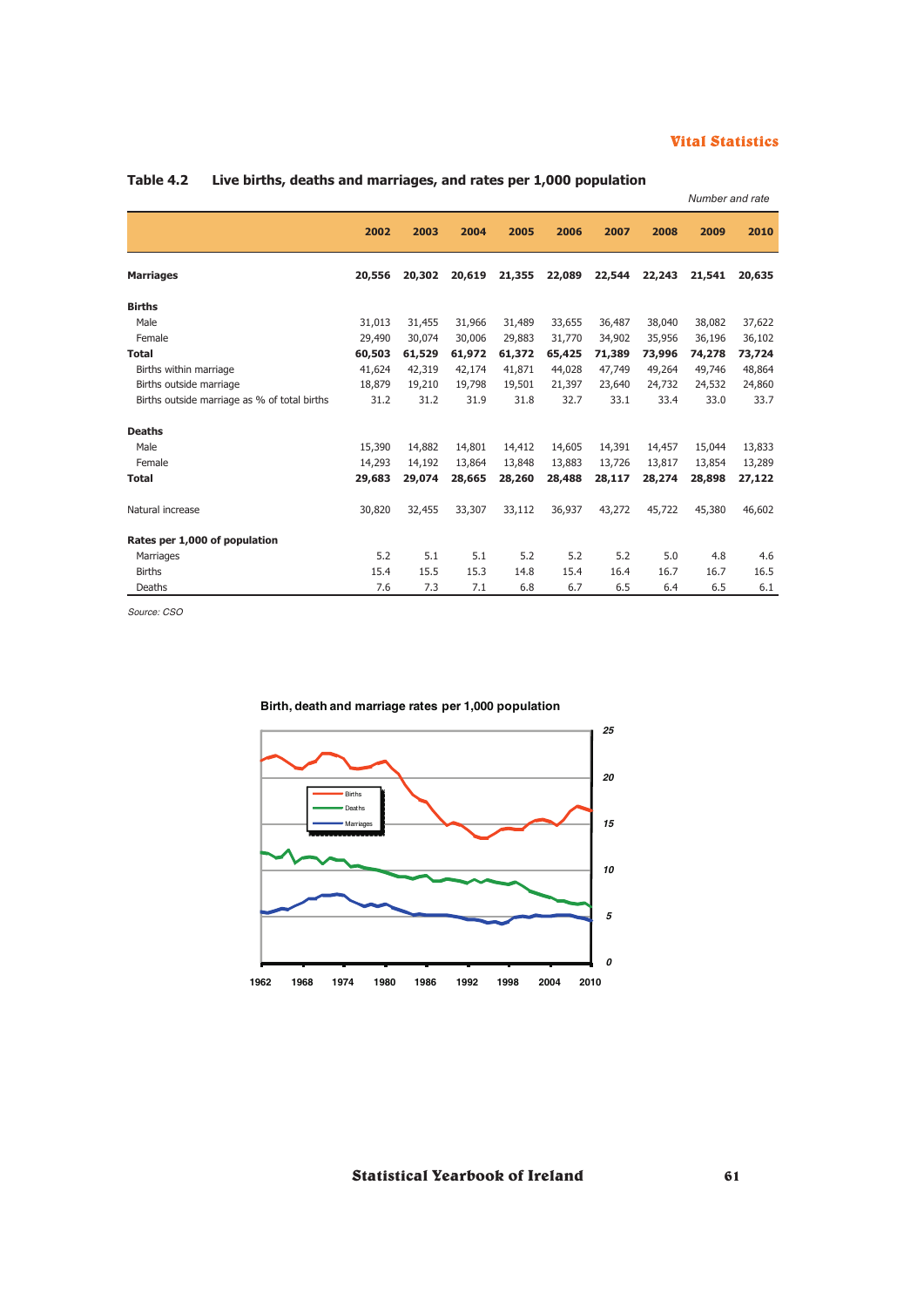|                |        |        |        |        |        |        |        |        |        |        | Number |
|----------------|--------|--------|--------|--------|--------|--------|--------|--------|--------|--------|--------|
| Age at death   | 2000   | 2001   | 2002   | 2003   | 2004   | 2005   | 2006   | 2007   | 2008   | 2009   | 2010   |
| <b>Males</b>   |        |        |        |        |        |        |        |        |        |        |        |
| Under 1 year   | 203    | 178    | 169    | 193    | 153    | 110    | 155    | 125    | 162    | 140    | 157    |
| $1 - 4$        | 29     | 45     | 30     | 26     | 28     | 26     | 20     | 31     | 30     | 37     | 27     |
| $5 - 9$        | 20     | 20     | 17     | 19     | 25     | 16     | 23     | 8      | 19     | 11     | 12     |
| $10 - 14$      | 21     | 23     | 29     | 28     | 16     | 18     | 19     | 32     | 27     | 19     | 19     |
| $15 - 19$      | 146    | 129    | 117    | 87     | 106    | 118    | 90     | 109    | 93     | 97     | 72     |
| $20 - 24$      | 205    | 185    | 186    | 183    | 168    | 198    | 193    | 163    | 146    | 156    | 132    |
| 25-34          | 355    | 365    | 384    | 313    | 329    | 356    | 343    | 352    | 346    | 427    | 311    |
| 35-44          | 478    | 468    | 449    | 432    | 461    | 424    | 429    | 449    | 484    | 559    | 453    |
| 45-54          | 970    | 925    | 994    | 890    | 899    | 873    | 922    | 871    | 844    | 922    | 836    |
| 55-64          | 1,870  | 1,873  | 1,835  | 1,832  | 1,819  | 1,743  | 1,723  | 1,846  | 1,850  | 1,870  | 1,701  |
| 65-74          | 3,876  | 3,680  | 3,488  | 3,302  | 3,305  | 3,164  | 3,122  | 3,001  | 3,111  | 3,107  | 2,832  |
| 75-84          | 5,387  | 5,081  | 5,056  | 4,966  | 4,869  | 4,671  | 4,717  | 4,583  | 4,512  | 4,684  | 4,319  |
| 85-94          | 2,464  | 2,577  | 2,497  | 2,441  | 2,447  | 2,512  | 2,653  | 2,607  | 2,615  | 2,779  | 2,724  |
| 95 and over    | 168    | 142    | 139    | 170    | 176    | 183    | 196    | 214    | 218    | 236    | 238    |
| <b>Total</b>   | 16,192 | 15,691 | 15,390 | 14,882 | 14,801 | 14,412 | 14,605 | 14,391 | 14,457 | 15,044 | 13,833 |
| <b>Females</b> |        |        |        |        |        |        |        |        |        |        |        |
| Under 1 year   | 135    | 153    | 136    | 133    | 134    | 126    | 100    | 105    | 122    | 100    | 122    |
| $1 - 4$        | 16     | 33     | 29     | 23     | 18     | 26     | 18     | 23     | 22     | 29     | 18     |
| $5 - 9$        | 19     | 16     | 11     | 10     | 15     | 10     | 9      | 9      | 9      | 11     | 15     |
| $10 - 14$      | 22     | 20     | 21     | 14     | 17     | 20     | 16     | 18     | 13     | 14     | 9      |
| $15 - 19$      | 61     | 40     | 47     | 34     | 32     | 40     | 58     | 40     | 38     | 33     | 31     |
| $20 - 24$      | 63     | 64     | 54     | 54     | 44     | 66     | 43     | 39     | 40     | 48     | 25     |
| 25-34          | 116    | 111    | 137    | 107    | 129    | 127    | 123    | 144    | 133    | 162    | 135    |
| 35-44          | 307    | 301    | 258    | 250    | 277    | 246    | 253    | 248    | 283    | 275    | 242    |
| 45-54          | 626    | 643    | 553    | 565    | 561    | 594    | 599    | 543    | 639    | 607    | 566    |
| 55-64          | 1,074  | 988    | 996    | 1,146  | 1,093  | 1,078  | 1,114  | 1,098  | 1,103  | 1,149  | 1,070  |
| 65-74          | 2,561  | 2,271  | 2,253  | 2,104  | 2,078  | 2,046  | 1,856  | 1,973  | 1,847  | 1,902  | 1,894  |
| 75-84          | 5,247  | 5,158  | 4,891  | 4,926  | 4,595  | 4,567  | 4,492  | 4,408  | 4,229  | 4,191  | 3,855  |
| 85-94          | 4,410  | 4,167  | 4,336  | 4,241  | 4,249  | 4,254  | 4,518  | 4,368  | 4,528  | 4,517  | 4,492  |
| 95 and over    | 542    | 556    | 571    | 585    | 622    | 648    | 684    | 710    | 811    | 816    | 815    |
| <b>Total</b>   | 15,199 | 14,521 | 14,293 | 14,192 | 13,864 | 13,848 | 13,883 | 13,726 | 13,817 | 13,854 | 13,289 |

| Table 4.3<br>Deaths by age and sex |  |
|------------------------------------|--|
|------------------------------------|--|

*Source: CSO*



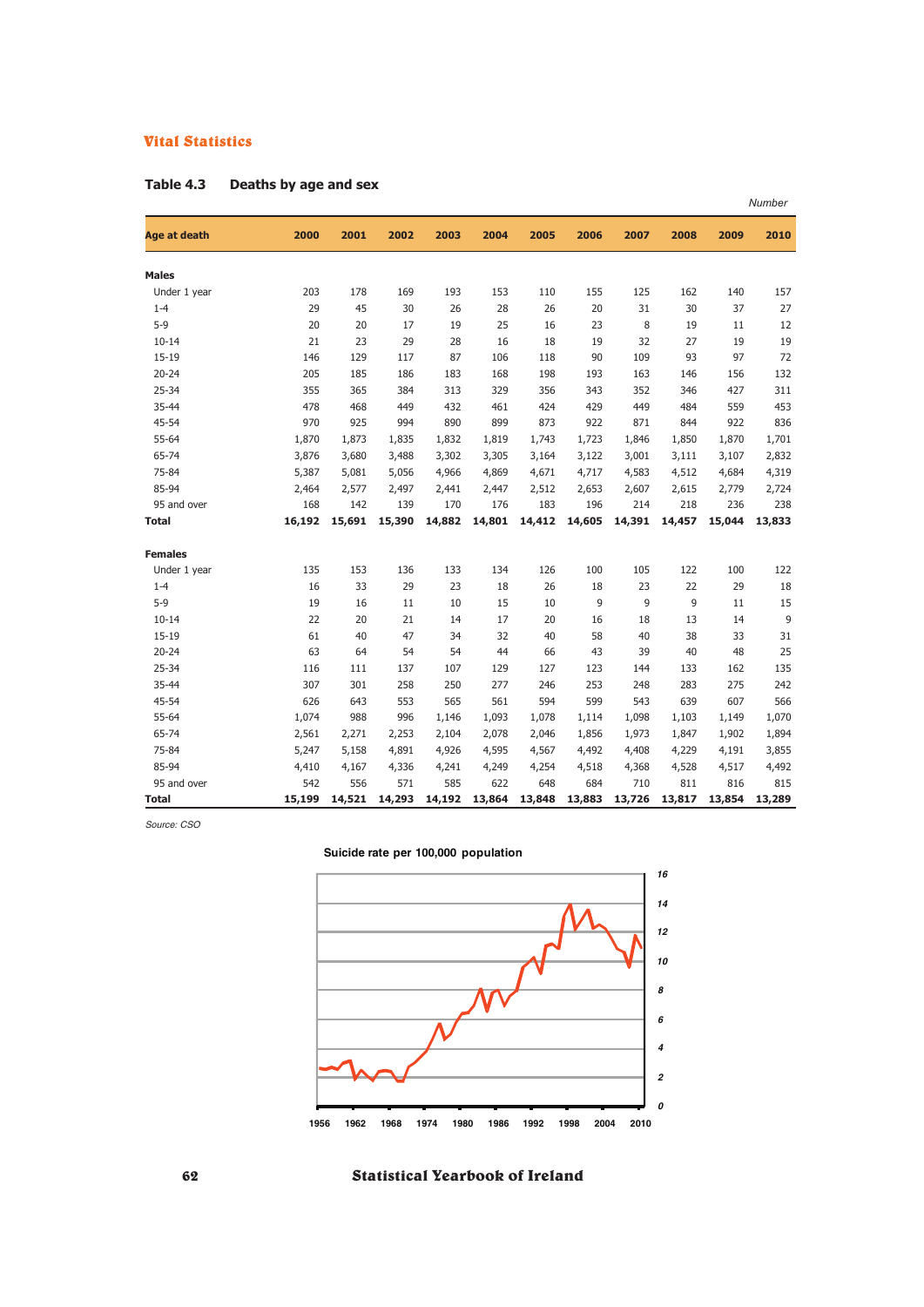| <b>Age at death</b> | 1999   | 2000   | 2001   | 2002   | 2003   | 2004   | 2005  | 2006  | 2007  | 2008  | 2009  | 2010  |
|---------------------|--------|--------|--------|--------|--------|--------|-------|-------|-------|-------|-------|-------|
|                     |        |        |        |        |        |        |       |       |       |       |       |       |
| <b>Males</b>        |        |        |        |        |        |        |       |       |       |       |       |       |
| Under 5             | 1.59   | 1.69   | 1.59   | 1.40   | 1.51   | 1.22   | 0.90  | 1.13  | 0.97  | 1.14  | 1.01  | 1.01  |
| $5 - 9$             | 0.23   | 0.15   | 0.15   | 0.13   | 0.14   | 0.18   | 0.11  | 0.16  | 0.05  | 0.12  | 0.07  | 0.08  |
| $10 - 14$           | 0.24   | 0.14   | 0.15   | 0.20   | 0.19   | 0.11   | 0.13  | 0.14  | 0.23  | 0.19  | 0.13  | 0.13  |
| $15 - 19$           | 0.81   | 0.86   | 0.79   | 0.73   | 0.56   | 0.69   | 0.79  | 0.61  | 0.75  | 0.64  | 0.68  | 0.52  |
| $20 - 24$           | 1.24   | 1.30   | 1.15   | 1.13   | 1.10   | 1.00   | 1.16  | 1.12  | 0.93  | 0.88  | 1.05  | 0.99  |
| 25-34               | 1.29   | 1.25   | 1.24   | 1.24   | 0.99   | 1.01   | 1.04  | 0.94  | 0.91  | 0.88  | 1.09  | 0.82  |
| 35-44               | 1.64   | 1.78   | 1.71   | 1.60   | 1.51   | 1.56   | 1.39  | 1.36  | 1.39  | 1.47  | 1.68  | 1.36  |
| 45-54               | 4.33   | 4.15   | 3.89   | 4.11   | 3.63   | 3.60   | 3.41  | 3.51  | 3.25  | 3.09  | 3.31  | 2.95  |
| 55-64               | 12.05  | 11.47  | 11.02  | 10.34  | 9.87   | 9.46   | 8.77  | 8.38  | 8.75  | 8.53  | 8.39  | 7.49  |
| 65-74               | 36.57  | 34.12  | 31.97  | 29.81  | 27.70  | 27.11  | 25.35 | 24.51 | 23.46 | 23.75 | 22.91 | 20.16 |
| 75 and over         | 124.11 | 115.05 | 109.86 | 106.54 | 103.37 | 100.03 | 95.54 | 95.05 | 91.29 | 88.07 | 89.21 | 84.67 |
| <b>Total</b>        | 9.13   | 8.60   | 8.20   | 7.91   | 7.53   | 7.36   | 6.99  | 6.89  | 6.63  | 6.55  | 6.78  | 6.24  |
| <b>Females</b>      |        |        |        |        |        |        |       |       |       |       |       |       |
| Under 5             | 1.41   | 1.17   | 1.40   | 1.22   | 1.12   | 1.07   | 1.05  | 0.80  | 0.84  | 0.90  | 0.78  | 0.81  |
| $5 - 9$             | 0.11   | 0.15   | 0.12   | 0.09   | 0.08   | 0.11   | 0.07  | 0.06  | 0.06  | 0.06  | 0.07  | 0.10  |
| $10 - 14$           | 0.16   | 0.15   | 0.14   | 0.15   | 0.10   | 0.13   | 0.15  | 0.12  | 0.13  | 0.09  | 0.10  | 0.06  |
| $15 - 19$           | 0.31   | 0.38   | 0.26   | 0.31   | 0.23   | 0.22   | 0.28  | 0.41  | 0.28  | 0.27  | 0.24  | 0.23  |
| $20 - 24$           | 0.39   | 0.41   | 0.41   | 0.33   | 0.32   | 0.26   | 0.39  | 0.25  | 0.23  | 0.24  | 0.31  | 0.18  |
| 25-34               | 0.41   | 0.41   | 0.38   | 0.44   | 0.34   | 0.40   | 0.38  | 0.35  | 0.38  | 0.34  | 0.41  | 0.34  |
| 35-44               | 0.95   | 1.13   | 1.08   | 0.91   | 0.86   | 0.94   | 0.82  | 0.82  | 0.79  | 0.88  | 0.84  | 0.73  |
| 45-54               | 2.67   | 2.72   | 2.75   | 2.31   | 2.32   | 2.27   | 2.35  | 2.31  | 2.05  | 2.36  | 2.19  | 2.00  |
| 55-64               | 6.99   | 6.67   | 5.89   | 5.72   | 6.32   | 5.83   | 5.53  | 5.53  | 5.30  | 5.15  | 5.22  | 4.75  |
| 65-74               | 20.68  | 20.15  | 17.80  | 17.52  | 16.23  | 15.83  | 15.34 | 13.74 | 14.64 | 13.29 | 13.31 | 12.85 |
| 75 and over         | 94.01  | 89.15  | 85.03  | 82.89  | 81.33  | 77.85  | 76.61 | 77.12 | 74.87 | 74.46 | 73.09 | 69.04 |
| <b>Total</b>        | 8.31   | 7.97   | 7.51   | 7.25   | 7.09   | 6.82   | 6.68  | 6.55  | 6.33  | 6.24  | 6.18  | 5.89  |

**Table 4.4 Death rates per 1,000 population, by sex and age group**

*Source: CSO*

# **Table 4.5 Deaths by cause and rates, per 100,000 population**

|                                         |        |        | <b>Number of deaths</b> |        |        |       | Death rates per 100,000 |       |       |       |  |
|-----------------------------------------|--------|--------|-------------------------|--------|--------|-------|-------------------------|-------|-------|-------|--|
| <b>Cause of death</b>                   | 2006   | 2007   | 2008                    | 2009   | 2010   | 2006  | 2007                    | 2008  | 2009  | 2010  |  |
|                                         | 152    | 252    | 219                     | 254    | 258    | 3.6   | 5.8                     | 5.0   | 5.7   | 5.8   |  |
| Infectious and parasitic diseases       |        |        |                         |        |        |       |                         |       |       |       |  |
| Malignant neoplasms                     | 8,066  | 7,917  | 8,389                   | 8,396  | 7,971  | 190.2 | 182.5                   | 189.7 | 188.3 | 178.3 |  |
| Diseases of the circulatory system      | 9,980  | 9,956  | 9,956                   | 9,693  | 9,189  | 235.4 | 229.5                   | 225.1 | 217.4 | 205.5 |  |
| Diseases of the respiratory system      | 4,079  | 3,324  | 3,522                   | 3,694  | 3,180  | 96.2  | 76.6                    | 79.6  | 82.8  | 71.1  |  |
| Diseases of the digestive system        | 1,037  | 1,162  | 1,129                   | 1,156  | 1,066  | 24.5  | 26.8                    | 25.5  | 25.9  | 23.8  |  |
| External causes of injury and poisoning | 1,664  | 1,759  | 1,721                   | 1,894  | 1,601  | 39.2  | 40.5                    | 38.9  | 42.5  | 35.8  |  |
| of which                                |        |        |                         |        |        |       |                         |       |       |       |  |
| Suicide                                 | 460    | 458    | 506                     | 527    | 486    | 10.8  | 10.6                    | 11.4  | 11.8  | 10.9  |  |
| Other                                   | 3,510  | 3,747  | 3,338                   | 3,811  | 3,857  | 82.8  | 86.4                    | 75.5  | 85.5  | 86.3  |  |
| Total                                   | 28,488 | 28,117 | 28,274                  | 28,898 | 27,122 | 671.9 | 648.0                   | 639.4 | 648.0 | 606.7 |  |

*Source: CSO*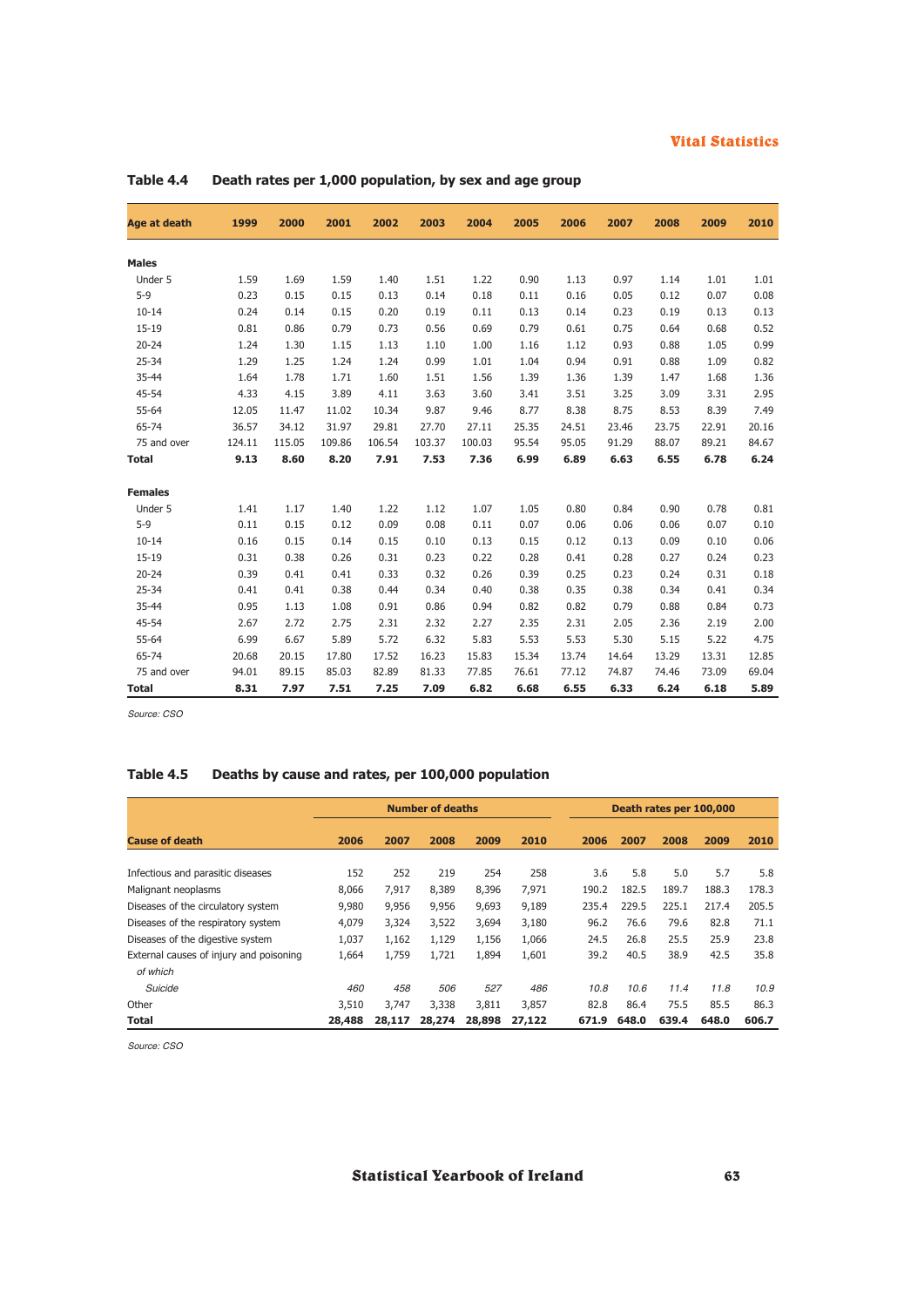|                |        |        |        |                     |        |        |        |        |                                |        |        | Number |
|----------------|--------|--------|--------|---------------------|--------|--------|--------|--------|--------------------------------|--------|--------|--------|
|                |        |        |        | <b>Total births</b> |        |        |        |        | <b>Births outside marriage</b> |        |        |        |
| Age            | 2005   | 2006   | 2007   | 2008                | 2009   | 2010   | 2005   | 2006   | 2007                           | 2008   | 2009   | 2010   |
| 15 and under   | 44     | 48     | 69     | 44                  | 50     | 44     | 43     | 48     | 68                             | 44     | 50     | 44     |
| $16 - 19$      | 2,362  | 2,287  | 2,436  | 2,325               | 2,173  | 1975   | 2,190  | 2,121  | 2,222                          | 2,145  | 1,997  | 1800   |
| $20 - 24$      | 7.753  | 8,398  | 8,919  | 9,139               | 8,733  | 7,957  | 6,081  | 6,522  | 6,799                          | 6,998  | 6,750  | 6,217  |
| $25 - 29$      | 13,660 | 15,083 | 16,590 | 17,600              | 17,895 | 17,611 | 5,356  | 6,311  | 7,094                          | 7,539  | 7,664  | 7,942  |
| $30 - 34$      | 21,581 | 22,394 | 24,409 | 25,011              | 24,895 | 25,540 | 3,557  | 3,883  | 4,486                          | 4,781  | 4,832  | 5,375  |
| 35-39          | 13,320 | 14,359 | 15,851 | 16,653              | 17,120 | 17,038 | 1,826  | 1,999  | 2,400                          | 2,558  | 2,582  | 2,746  |
| 40-44          | 2,483  | 2,719  | 2,978  | 3,038               | 3,214  | 3,380  | 403    | 488    | 533                            | 627    | 606    | 678    |
| 45 and over    | 83     | 105    | 118    | 161                 | 165    | 158    | 21     | 14     | 30                             | 31     | 39     | 47     |
| Age not stated | 86     | 32     | 19     | 25                  | 33     | 21     | 24     | 11     | 8                              | 9      | 12     | 11     |
| All ages       | 61,372 | 65,425 | 71,389 | 73,996              | 74,278 | 73,724 | 19,501 | 21,397 | 23,640                         | 24,732 | 24,532 | 24,860 |

## **Table 4.6 Births by age of mother at maternity**

*Source: CSO*

## **Table 4.7 Births registered, classified by nationality, marital status and age of mother, 2010**

| <b>Nationality of mother</b>           | <b>Total births</b> | Percentage<br><b>of</b><br>total births | Percentage<br>of births<br>outside marriage | <b>Average age</b> |
|----------------------------------------|---------------------|-----------------------------------------|---------------------------------------------|--------------------|
|                                        |                     |                                         |                                             |                    |
| Ireland                                | 56,053              | 76.0                                    | 34.2                                        | 31.9               |
| United Kingdom                         | 1,710               | 2.3                                     | 42.8                                        | 31.7               |
| EU15 excl. Irl & UK                    | 1,114               | 1.5                                     | 39.9                                        | 33.1               |
| Accession states (EU27 excluding EU15) | 7,774               | 10.5                                    | 37.9                                        | 28.6               |
| Other                                  | 6,100               | 8.3                                     | 20.3                                        | 31.1               |
| Not stated                             | 973                 | 1.3                                     | 36.4                                        | 31.3               |
| <b>Total</b>                           | 73,724              | 100.0                                   | 33.7                                        | 31.5               |

*Source: CSO*

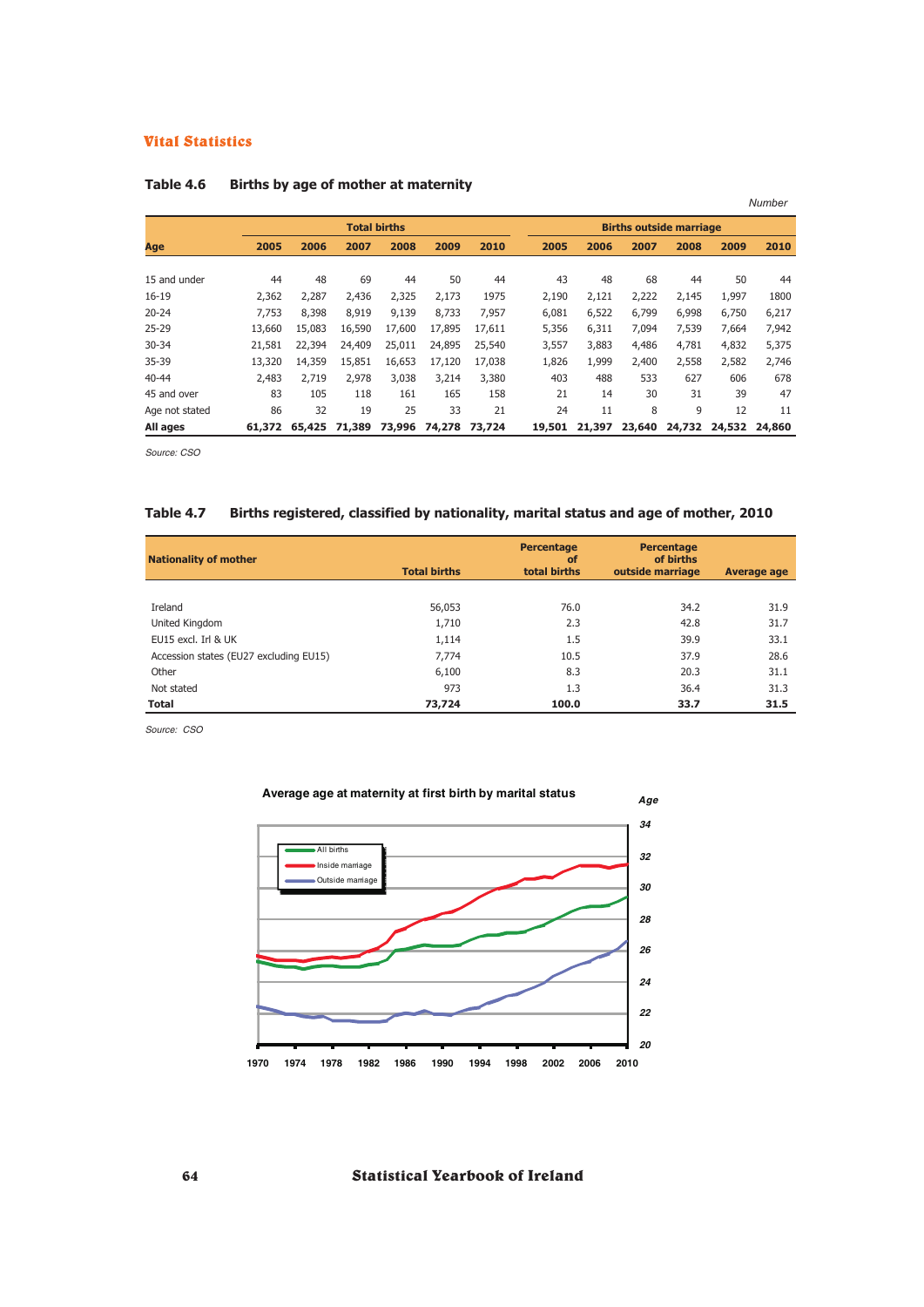|              | <b>Age at maternity</b> |              |               |                |              |              |            |                                        |  |  |  |  |
|--------------|-------------------------|--------------|---------------|----------------|--------------|--------------|------------|----------------------------------------|--|--|--|--|
| Year         | $15 - 19$               | $20 - 24$    | $25 - 29$     | 30-34          | 35-39        | $40 - 44$    | 45-49      | <b>Total period</b><br>fertility rates |  |  |  |  |
| 1960         | 8.8                     | 103.9        | 209.6         | 213.1          | 156.3        | 56.0         | 4.2        | 3.76                                   |  |  |  |  |
| 1961         | 9.5                     | 108.2        | 216.9         | 209.6          | 152.1        | 57.7         | 4.2        | 3.79                                   |  |  |  |  |
| 1962         | 11.2                    | 114.2        | 224.1         | 214.8          | 155.8        | 59.5         | 4.5        | 3.92                                   |  |  |  |  |
| 1963         | 12.2                    | 120.1        | 229.2         | 223.0          | 153.9        | 60.1         | 3.5        | 4.01                                   |  |  |  |  |
| 1964         | 13.1                    | 123.1        | 237.8         | 221.7          | 152.3        | 61.3         | 3.7        | 4.06                                   |  |  |  |  |
| 1965         | 14.0                    | 125.1        | 236.1         | 218.9          | 150.3        | 57.6         | 4.2        | 4.03                                   |  |  |  |  |
| 1966         | 13.5                    | 128.1        | 232.5         | 213.1          | 144.4        | 54.9         | 4.3        | 3.95                                   |  |  |  |  |
| 1967         | 14.5                    | 129.7        | 220.0         | 208.3          | 138.6        | 52.9         | 4.4        | 3.84                                   |  |  |  |  |
| 1968         | 14.1                    | 134.8        | 222.5         | 197.8          | 133.8        | 48.5         | 4.1        | 3.78                                   |  |  |  |  |
| 1969         | 15.4                    | 139.7        | 228.7         | 199.5          | 133.1        | 48.1         | 4.4        | 3.85                                   |  |  |  |  |
| 1970         | 16.3                    | 145.5        | 228.7         | 201.9          | 131.9        | 45.3         | 3.7        | 3.87                                   |  |  |  |  |
| 1971         | 19.1                    | 150.3        | 243.5         | 200.5          | 131.7        | 46.6         | 3.3        | 3.98                                   |  |  |  |  |
| 1972         | 21.3                    | 152.1        | 241.5         | 187.6          | 125.7        | 43.4         | 3.4        | 3.88                                   |  |  |  |  |
| 1973         | 22.4                    | 149.9        | 235.0         | 181.2          | 115.6        | 41.3         | 2.7        | 3.74                                   |  |  |  |  |
| 1974         | 22.6                    | 145.4        | 229.5         | 171.9          | 111.2        | 39.9         | 2.8        | 3.62                                   |  |  |  |  |
| 1975         | 22.8                    | 138.5        | 216.0         | 162.2          | 100.2        | 36.8         | 2.6        | 3.40                                   |  |  |  |  |
| 1976         | 21.9                    | 133.7        | 211.7         | 162.2          | 94.9         | 34.8         | 3.1        | 3.31                                   |  |  |  |  |
| 1977         | 21.2                    | 130.4        | 205.5         | 166.7          | 93.9         | 33.2         | 3.0        | 3.27                                   |  |  |  |  |
| 1978         | 21.8                    | 126.2        | 201.7         | 167.8          | 96.5         | 31.1         | 2.8        | 3.24                                   |  |  |  |  |
| 1979         | 22.7                    | 125.9        | 202.5         | 168.4          | 94.1         | 29.9         | 2.3        | 3.23                                   |  |  |  |  |
| 1980         | 23.0                    | 125.3        | 202.3         | 165.7          | 97.3         | 29.6         | 2.3        | 3.23                                   |  |  |  |  |
| 1981         | 22.2                    | 117.4        | 190.3         | 161.5          | 93.6         | 26.5         | 2.4        | 3.07                                   |  |  |  |  |
| 1982         | 20.7                    | 110.2        | 185.0         | 156.9          | 91.6         | 24.9         | 2.2        | 2.96                                   |  |  |  |  |
| 1983         | 18.7                    | 102.6        | 172.3         | 146.9          | 84.6         | 25.0         | 1.7        | 2.76                                   |  |  |  |  |
| 1984         | 18.0                    | 95.4         | 163.3         | 138.4          | 78.9         | 21.8         | 1.9        | 2.59                                   |  |  |  |  |
| 1985         | 16.6                    | 87.2         | 158.6         | 138.4          | 75.3         | 21.6         | 1.5        | 2.50                                   |  |  |  |  |
| 1986         | 16.4                    | 83.1         | 154.3         | 139.0          | 73.4         | 21.2         | 1.5        | 2.44                                   |  |  |  |  |
| 1987         | 16.1                    | 75.4         | 147.9         | 132.3          | 68.6         | 19.8         | 1.3        | 2.31                                   |  |  |  |  |
| 1988         | 15.3                    | 69.6         | 141.0         | 125.5          | 63.2         | 17.8         | 1.1        | 2.17                                   |  |  |  |  |
| 1989         | 14.8                    | 64.0         | 134.4         | 122.0          | 62.4         | 17.0         | 1.1        | 2.08                                   |  |  |  |  |
| 1990         | 16.7                    | 63.3         | 137.6         | 126.2          | 63.1         | 15.4         | 1.1        | 2.12                                   |  |  |  |  |
| 1991         | 17.1                    | 64.0         | 131.8         | 124.4          | 63.4         | 15.2         | 1.0        | 2.09                                   |  |  |  |  |
| 1992         | 16.9                    | 58.9         | 123.9         | 122.3          | 61.3         | 14.4         | 0.8        | 1.99                                   |  |  |  |  |
| 1993         | 16.3                    | 53.8         | 116.5         | 121.2          | 58.5         | 14.1         | 0.9        | 1.91                                   |  |  |  |  |
| 1994         | 15.0                    | 50.7         | 112.5         | 119.8          | 58.6         | 12.8         | 0.7        | 1.85                                   |  |  |  |  |
| 1995         | 15.1                    | 50.3         | 106.7         | 123.5          | 60.3         | 13.1         | 0.8        | 1.85                                   |  |  |  |  |
| 1996         | 16.7                    | 52.2         | 105.3         | 127.1          | 63.9         | 11.8         | 0.6        | 1.89                                   |  |  |  |  |
| 1997         | 17.5                    | 50.9         | 106.4         | 131.5          | 66.6         | 13.4         | 0.8        | 1.94                                   |  |  |  |  |
| 1998<br>1999 | 19.2<br>20.2            | 52.5<br>51.0 | 103.1<br>99.4 | 131.5<br>129.5 | 69.3<br>68.5 | 13.4<br>12.9 | 0.6<br>0.6 | 1.95<br>1.91                           |  |  |  |  |
| 2000         | 19.5                    | 51.6         | 95.1          | 129.3          | 71.3         | 13.6         | 0.5        | 1.90                                   |  |  |  |  |
| 2001         | 19.9                    | 53.3         | 95.1          | 134.1          | 75.3         | 13.9         | 0.7        | 1.96                                   |  |  |  |  |
| 2002         | 19.4                    | 52.8         | 93.7          | 134.5          | 80.0         | 14.5         | 0.6        | 1.98                                   |  |  |  |  |
| 2003         | 19.0                    | 50.3         | 92.6          | 135.0          | 82.3         | 15.7         | 0.5        | 1.98                                   |  |  |  |  |
| 2004         | 17.1                    | 49.1         | 88.4          | 134.2          | 83.9         | 16.2         | 0.5        | 1.95                                   |  |  |  |  |
| 2005         | 16.8                    | 45.8         | 79.9          | 129.4          | 86.4         | 16.9         | 0.6        | 1.88                                   |  |  |  |  |
| 2006         | 16.4                    | 49.5         | 82.1          | 130.4          | 90.8         | 18.1         | 0.8        | 1.94                                   |  |  |  |  |
| 2007         | 17.8                    | 51.6         | 82.8          | 139.3          | 97.6         | 19.6         | 0.8        | 2.05                                   |  |  |  |  |
| 2008         | 17.0                    | 54.3         | 84.9          | 137.8          | 99.1         | 19.7         | 1.1        | 2.07                                   |  |  |  |  |
| 2009         | 16.3                    | 56.0         | 85.7          | 134.3          | 99.3         | 20.7         | 1.1        | 2.07                                   |  |  |  |  |
| 2010         | 15.0                    | 55.9         | 87.7          | 134.0          | 97.8         | 21.6         | 1.1        | 2.07                                   |  |  |  |  |

# **Table 4.8 Age specific fertility rates and total period fertility rates**

*Source: CSO*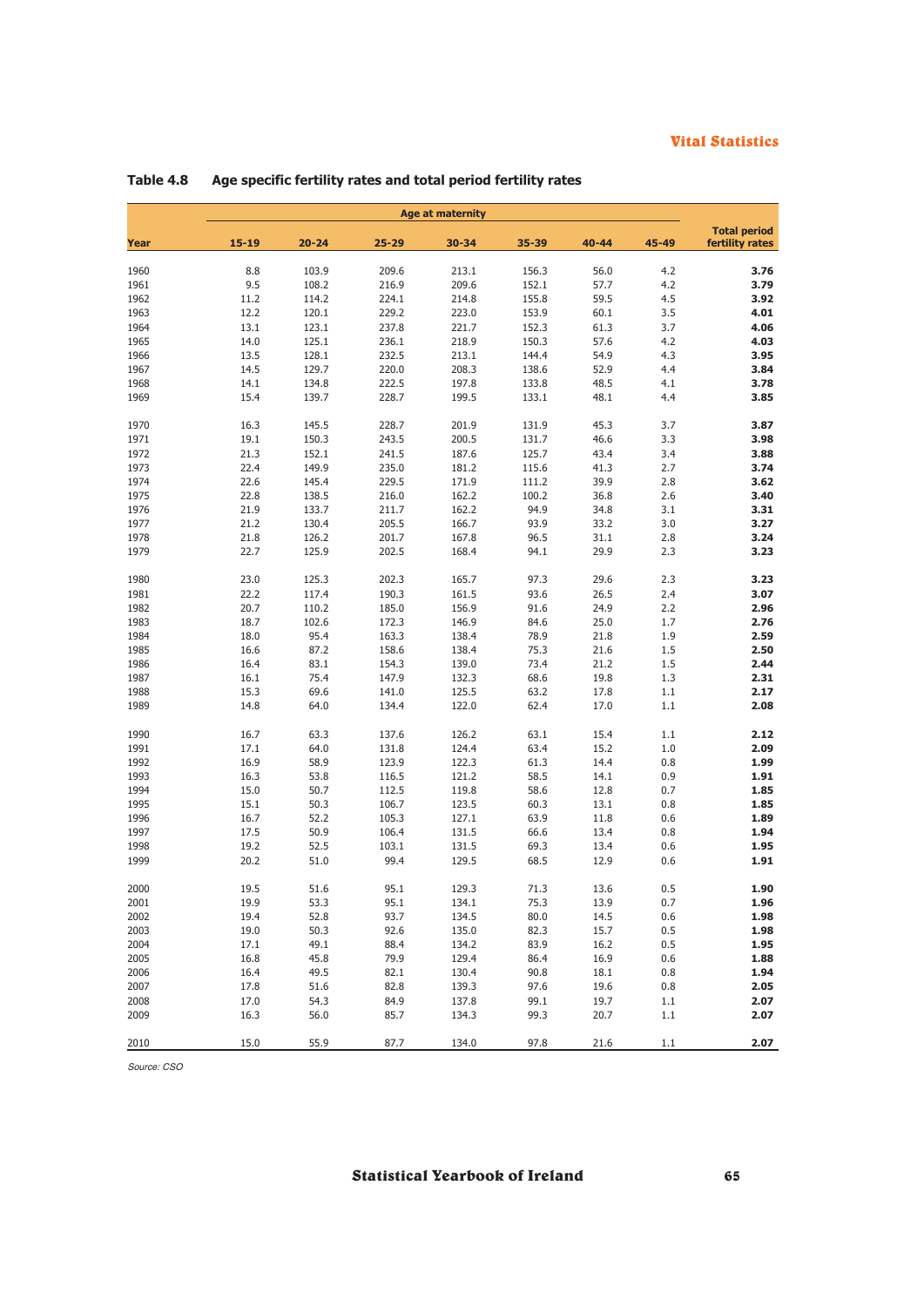| <b>Age at marriage</b>  | <b>Single</b> | <b>Single</b> |                   |                          | <b>Divorced</b> | <b>Divorced</b> | <b>Total</b> | <b>Total</b>  |
|-------------------------|---------------|---------------|-------------------|--------------------------|-----------------|-----------------|--------------|---------------|
|                         | men           | women         | <b>Widowers</b>   | <b>Widows</b>            | men             | women           | grooms       | <b>brides</b> |
|                         |               |               |                   |                          |                 |                 |              |               |
| Under 20                | 105           | 252           |                   |                          |                 |                 | 105          | 252           |
| $20 - 24$               | 899           | 1,777         | 1                 | 1                        | 2               | 6               | 902          | 1,784         |
| $25 - 29$               | 6,598         | 8,924         | 3                 | 3                        | 16              | 48              | 6,617        | 8,975         |
| 30-34                   | 8,425         | 7,202         | 8                 | 9                        | 95              | 168             | 8,528        | 7,379         |
| 35-39                   | 3,426         | 2,257         | 13                | 22                       | 266             | 304             | 3,705        | 2,583         |
| 40-44                   | 1,073         | 560           | 14                | 23                       | 339             | 282             | 1,426        | 865           |
| 45-49                   | 332           | 200           | 18                | 14                       | 258             | 236             | 608          | 450           |
| 50-54                   | 139           | 84            | 30                | 20                       | 210             | 138             | 379          | 242           |
| 55-59                   | 46            | 40            | 18                | 16                       | 154             | 73              | 218          | 129           |
| 60 and over             | 48            | 22            | 70                | 46                       | 146             | 28              | 264          | 96            |
| Not stated              | 4             |               | $\qquad \qquad -$ | $\overline{\phantom{m}}$ |                 |                 | 4            |               |
| All ages                | 21,095        | 21,319        | 175               | 154                      | 1,486           | 1,283           | 22,756       | 22,756        |
| Average age at marriage | 32.3          | 30.5          | 55.6              | 51.6                     | 46.8            | 42.7            | 33.4         | 31.3          |

## **Table 4.9 Marriages registered in 2007 by age and marital status of groom and bride**

*Source: CSO*

## **Table 4.10 Marriages registered in 2007 by month and day of week of marriage**

| Day of occurrence             |                |               |                |           |                 |               |                 |              |  |  |  |
|-------------------------------|----------------|---------------|----------------|-----------|-----------------|---------------|-----------------|--------------|--|--|--|
| <b>Month of</b><br>occurrence | <b>Sunday</b>  | <b>Monday</b> | <b>Tuesday</b> | Wednesday | <b>Thursday</b> | <b>Friday</b> | <b>Saturday</b> | <b>Total</b> |  |  |  |
|                               |                |               |                |           |                 |               |                 |              |  |  |  |
| January                       | 2              | 67            | 56             | 53        | 79              | 254           | 139             | 650          |  |  |  |
| February                      | $\overline{2}$ | 56            | 31             | 93        | 75              | 306           | 218             | 781          |  |  |  |
| March                         | $\overline{4}$ | 46            | 49             | 41        | 134             | 531           | 424             | 1,229        |  |  |  |
| April                         | 12             | 96            | 72             | 69        | 184             | 405           | 485             | 1,323        |  |  |  |
| May                           | 21             | 84            | 86             | 98        | 287             | 721           | 726             | 2,023        |  |  |  |
| June                          | 37             | 85            | 80             | 114       | 324             | 1,139         | 1,115           | 2,894        |  |  |  |
| July                          | 33             | 142           | 115            | 119       | 406             | 924           | 1,081           | 2,820        |  |  |  |
| August                        | 55             | 155           | 105            | 182       | 557             | 1,384         | 1,078           | 3,516        |  |  |  |
| September                     | 28             | 93            | 77             | 127       | 370             | 1,021         | 1,240           | 2,956        |  |  |  |
| October                       | 22             | 79            | 83             | 76        | 222             | 692           | 664             | 1,838        |  |  |  |
| November                      | $\overline{7}$ | 39            | 52             | 61        | 134             | 474           | 371             | 1,138        |  |  |  |
| December                      | 53             | 56            | 50             | 153       | 322             | 509           | 445             | 1,588        |  |  |  |
| <b>Total</b>                  | 276            | 998           | 856            | 1,186     | 3,094           | 8,360         | 7,986           | 22,756       |  |  |  |

*Source: CSO*

## **Number of marriages by form of ceremony**



66 Statistical Yearbook of Ireland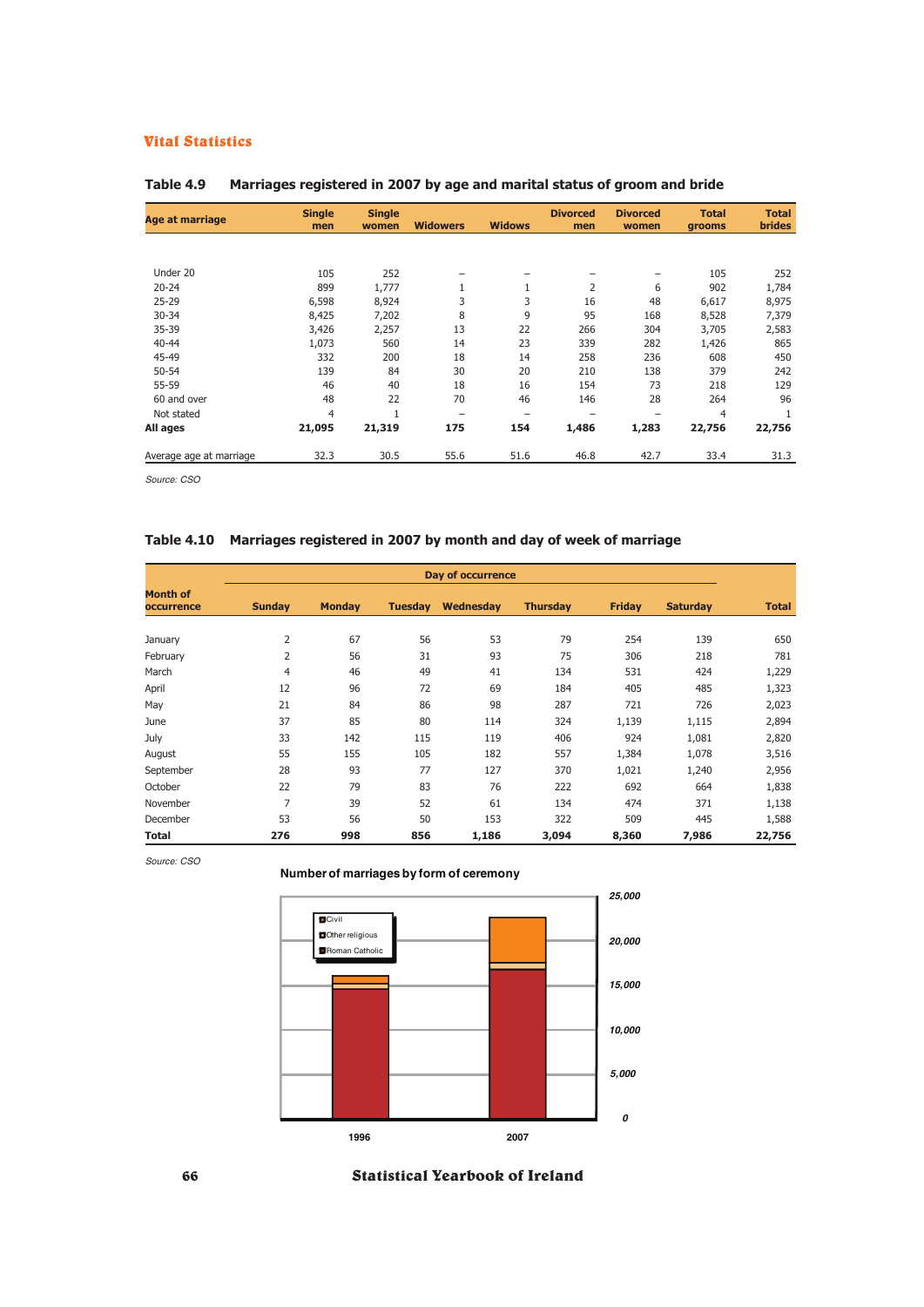# **Table 4.11 Summary data for marriages**

|                                                                                            | 1994   | 1995         | 1996           | 2002   | 2004           | 2005   | 2006           | 2007         |
|--------------------------------------------------------------------------------------------|--------|--------------|----------------|--------|----------------|--------|----------------|--------------|
| <b>State</b>                                                                               | 16,621 | 15,604       | 16,174         | 20,556 | 20,979         | 21,355 | 22,089         | 22,756       |
| Marriages per 1,000 population                                                             | 4.6    | 4.3          | 4.5            | 5.2    | 5.2            | 5.2    | 5.2            | 5.2          |
| Average age of groom                                                                       | 29.8   | 30.0         | 30.2           | 32.5   | 33.0           | 33.1   | 33.2           | 33.4         |
| Average age of bride                                                                       | 27.8   | 28.1         | 28.4           | 30.4   | 30.9           | 31.0   | 31.2           | 31.3         |
| Percentage of marriages by age of groom                                                    |        |              |                |        |                |        |                |              |
| Under 20                                                                                   | 0.7    | 0.5          | 0.5            | 0.7    | 0.6            | 0.5    | 0.6            | 0.5          |
| $20 - 24$                                                                                  | 14.9   | 12.8         | 10.8           | 5.4    | 4.5            | 4.8    | 4.7            | 4.0          |
| $25 - 29$                                                                                  | 47.4   | 46.5         | 46.3           | 34.6   | 31.5           | 30.3   | 29.4           | 29.1         |
| 30-34                                                                                      | 24.3   | 27.3         | 29.0           | 34.9   | 36.6           | 37.0   | 37.0           | 37.5         |
| 35-39                                                                                      | 7.3    | 7.8          | 8.2            | 13.6   | 14.9           | 14.7   | 15.7           | 16.3         |
| Over 40                                                                                    | 5.4    | 5.1          | 5.2            | 10.8   | 11.9           | 12.6   | 12.7           | 12.7         |
| Percentage of marriages by age of bride                                                    |        |              |                |        |                |        |                |              |
| Under 20                                                                                   | 1.6    | 1.6          | 1.2            | 1.2    | 1.1            | 1.2    | 1.4            | 1.1          |
| $20 - 24$                                                                                  | 27.3   | 23.7         | 21.6           | 11.7   | 9.5            | 9.6    | 8.6            | 7.8          |
| 25-29                                                                                      | 47.5   | 49.1         | 49.5           | 42.9   | 40.9           | 39.7   | 39.0           | 39.4         |
| $30 - 34$                                                                                  | 16.7   | 18.8         | 19.9           | 28.3   | 31.5           | 31.5   | 32.1           | 32.4         |
| 35-39                                                                                      | 4.1    | 4.4          | 5.1            | 9.4    | 9.7            | 10.3   | 11.1           | 11.4         |
| Over 40                                                                                    | 2.8    | 2.4          | 2.7            | 6.5    | 7.2            | 7.6    | 7.9            | 7.8          |
| <b>Form of Ceremony</b>                                                                    |        |              |                |        |                |        |                |              |
| Roman Catholic                                                                             | 15,200 | 14,158       | 14,607         | 15,908 | 15,978         | 15,867 | 16,211         | 16,854       |
| Church of Ireland                                                                          | 434    | 425          | 483            | 781    | 539            | 553    | 530            | 526          |
| Presbyterian                                                                               | 51     | 76           | 91             | 112    | 127            | 119    | 161            | 176          |
| Methodist                                                                                  | 33     | 25           | 38             | 40     | 21             | 17     | 26             | 20           |
| <b>Jewish</b>                                                                              | 3      | $\mathbf{1}$ | $\overline{2}$ | 6      | $\overline{4}$ | 5      | $\overline{2}$ | $\mathbf{1}$ |
| Other Religious                                                                            | 50     | 28           | 25             | 26     | 24             | 32     | 32             | 33           |
| Civil Marriages                                                                            | 850    | 891          | 928            | 3,683  | 4,286          | 4,762  | 5,127          | 5,146        |
| <b>Country of future residence</b>                                                         |        |              |                |        |                |        |                |              |
| Outside Republic of Ireland                                                                | 2,661  | 2,502        | 2,604          | 2,293  | 2,057          | 1,890  | 1,917          | 1,798        |
| Northern Ireland                                                                           | 235    | 216          | 271            | 256    | 281            | 257    | 346            | 330          |
| <b>England and Wales</b>                                                                   | 1,477  | 1,338        | 1,295          | 1,119  | 1,047          | 990    | 932            | 915          |
| Scotland                                                                                   | 60     | 66           | 64             | 86     | 78             | 67     | 84             | 75           |
| Europe (remainder)                                                                         | 166    | 203          | 222            | 182    | 130            | 129    | 115            | 113          |
| <b>USA</b>                                                                                 | 509    | 490          | 570            | 480    | 353            | 281    | 248            | 211          |
| Elsewhere                                                                                  | 214    | 189          | 182            | 170    | 168            | 166    | 192            | 154          |
| Percentage of Marriages with<br>country of future residence outside<br>Republic of Ireland | 16.0   | 16.0         | 16.1           | 11.2   | 9.9            | 8.9    | 8.7            | 7.9          |

*Source: CSO*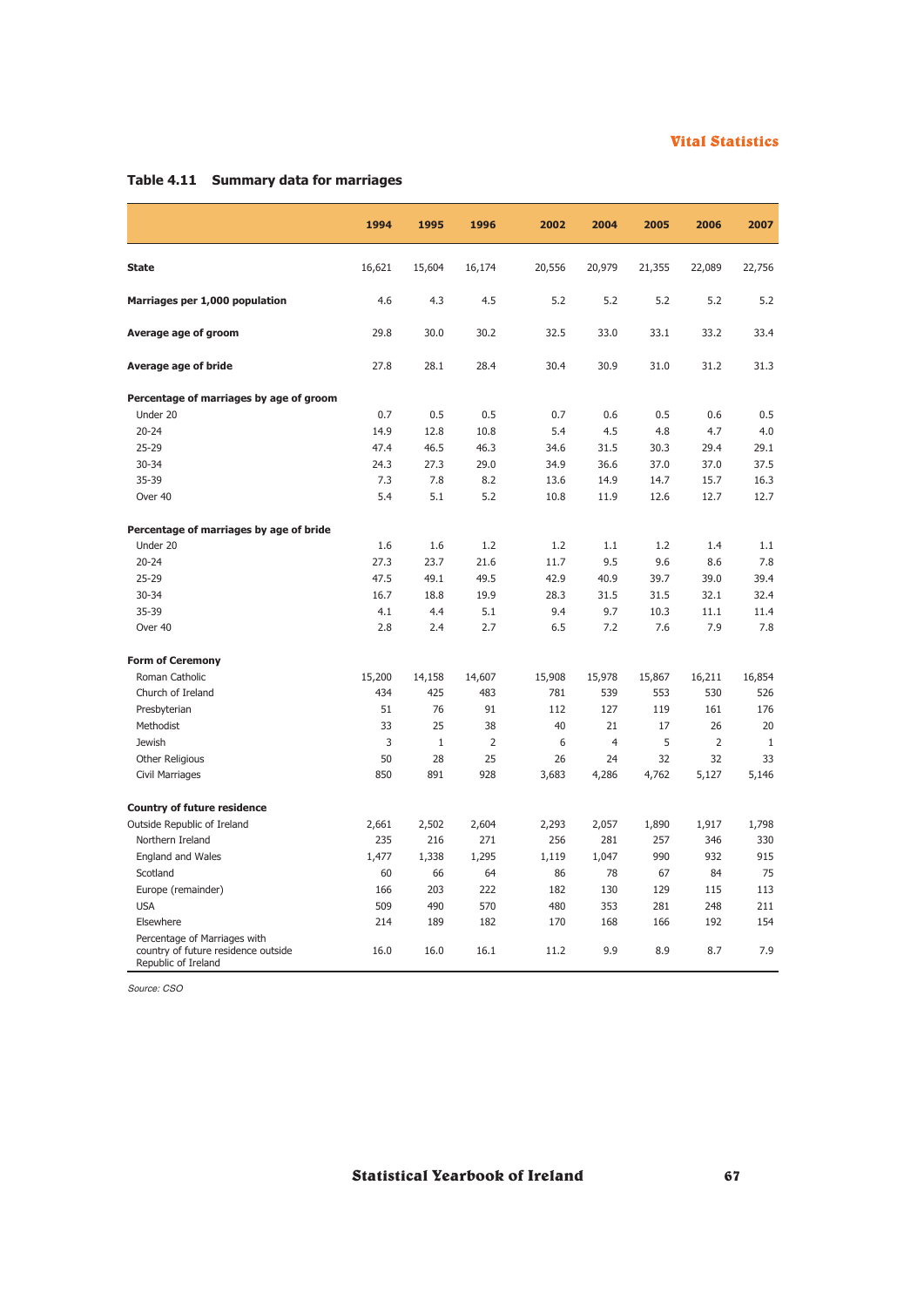|               |          | <b>Age in years</b> |      |      |                |      |      |      |     |     |
|---------------|----------|---------------------|------|------|----------------|------|------|------|-----|-----|
| <b>Period</b> | $\bf{0}$ | 5                   | 10   | 30   | 40             | 50   | 60   | 70   | 80  | 90  |
|               |          |                     |      |      | <b>Males</b>   |      |      |      |     |     |
| 1925-1927     | 57.4     | 59.5                | 55.2 | 38.4 | 30.4           | 22.7 | 15.8 | 10.0 | 5.8 | 3.3 |
| 1935-1937     | 58.2     | 60.1                | 55.8 | 38.5 | 30.3           | 22.4 | 15.5 | 10.0 | 6.0 | 3.1 |
| 1940-1942     | 59.0     | 60.7                | 56.3 | 38.9 | 30.6           | 22.5 | 15.4 | 9.6  | 5.7 | 3.6 |
| 1945-1947     | 60.5     | 61.5                | 56.9 | 39.2 | 30.6           | 22.4 | 15.1 | 9.2  | 5.3 | 3.2 |
| 1950-1952     | 64.5     | 63.6                | 58.8 | 40.3 | 31.3           | 22.8 | 15.4 | 9.2  | 5.0 | 2.7 |
| 1960-1962     | 68.1     | 65.7                | 60.8 | 41.7 | 32.4           | 23.5 | 15.8 | 9.7  | 5.1 | 2.5 |
| 1965-1967     | 68.6     | 65.7                | 60.8 | 41.7 | 32.2           | 23.4 | 15.6 | 9.7  | 5.2 | 2.6 |
| 1970-1972     | 68.8     | 65.5                | 60.6 | 41.5 | 32.1           | 23.3 | 15.6 | 9.7  | 5.4 | 2.8 |
| 1978-1980     | 69.5     | 65.7                | 60.8 | 41.7 | 32.2           | 23.3 | 15.7 | 9.5  | 5.3 | 2.9 |
| 1980-1982     | 70.1     | 66.1                | 61.3 | 42.1 | 32.6           | 23.6 | 15.9 | 9.7  | 5.4 | 2.9 |
| 1985-1987     | 71.0     | 66.8                | 61.9 | 42.7 | 33.1           | 24.0 | 16.0 | 9.7  | 5.3 | 2.8 |
| 1990-1992     | 72.3     | 68.0                | 63.1 | 43.9 | 34.4           | 25.2 | 17.0 | 10.4 | 5.8 | 3.0 |
| 1995-1997     | 73.0     | 68.6                | 63.6 | 44.5 | 35.1           | 25.8 | 17.5 | 10.6 | 5.9 | 3.0 |
| 2001-2003     | 75.1     | 70.7                | 65.7 | 46.5 | 37.0           | 27.8 | 19.2 | 11.9 | 6.5 | 3.3 |
| 2005-2007     | 76.8     | 72.2                | 67.2 | 48.0 | 38.5           | 29.2 | 20.6 | 13.0 | 7.1 | 3.6 |
|               |          |                     |      |      | <b>Females</b> |      |      |      |     |     |
| 1925-1927     | 57.9     | 59.2                | 54.9 | 38.6 | 30.8           | 23.2 | 16.4 | 10.7 | 6.5 | 3.7 |
| 1935-1937     | 59.6     | 60.4                | 56.1 | 39.2 | 31.2           | 23.3 | 16.2 | 10.6 | 6.5 | 3.4 |
| 1940-1942     | 61.0     | 61.4                | 56.9 | 39.9 | 31.6           | 23.5 | 16.3 | 10.4 | 6.4 | 4.2 |
| 1945-1947     | 62.4     | 62.5                | 57.9 | 40.5 | 32.1           | 23.9 | 16.4 | 10.2 | 6.0 | 3.8 |
| 1950-1952     | 67.1     | 65.4                | 60.6 | 42.2 | 33.3           | 24.7 | 16.8 | 10.2 | 5.6 | 3.2 |
| 1960-1962     | 71.9     | 69.0                | 64.1 | 44.7 | 35.3           | 26.3 | 18.1 | 11.0 | 5.9 | 3.0 |
| 1965-1967     | 72.9     | 69.6                | 64.8 | 45.2 | 35.7           | 26.6 | 18.4 | 11.2 | 6.1 | 3.1 |
| 1970-1972     | 73.5     | 70.0                | 65.1 | 45.6 | 36.0           | 27.0 | 18.7 | 11.5 | 6.2 | 3.2 |
| 1978-1980     | 75.0     | 71.0                | 66.1 | 46.5 | 36.8           | 27.6 | 19.2 | 11.9 | 6.4 | 3.4 |
| 1980-1982     | 75.6     | 71.5                | 66.6 | 47.0 | 37.3           | 28.0 | 19.5 | 12.2 | 6.7 | 3.5 |
| 1985-1987     | 76.7     | 72.4                | 67.5 | 47.8 | 38.1           | 28.7 | 20.1 | 12.6 | 6.8 | 3.3 |
| 1990-1992     | 77.9     | 73.5                | 68.6 | 48.9 | 39.2           | 29.8 | 21.1 | 13.5 | 7.4 | 3.6 |
| 1995-1997     | 78.5     | 74.1                | 69.1 | 49.5 | 39.8           | 30.3 | 21.5 | 13.7 | 7.5 | 3.7 |
| 2001-2003     | 80.3     | 75.7                | 70.8 | 51.1 | 41.4           | 31.9 | 22.9 | 14.8 | 8.2 | 4.1 |
| 2005-2007     | 81.6     | 76.9                | 72.0 | 52.3 | 42.5           | 33.1 | 24.0 | 15.8 | 8.8 | 4.3 |

## **Table 4.12 Life expectancy at various ages**

*Source: CSO*



# **Life expectancy at birth**

**19361941 1946195119611966 197119791981 1986199119962002 2006**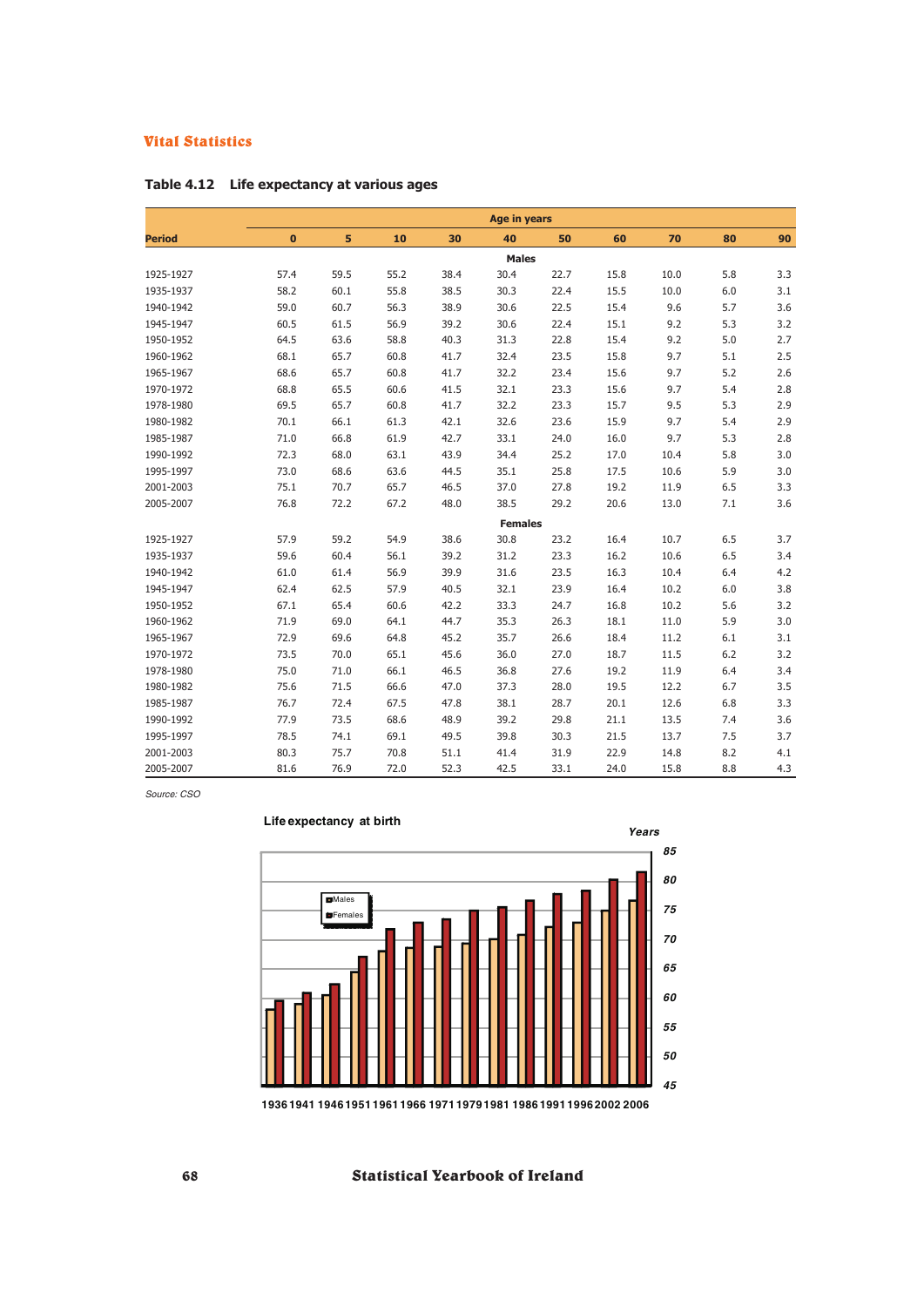|               | <b>Age in years</b> |      |      |      |                |      |      |      |      |       |
|---------------|---------------------|------|------|------|----------------|------|------|------|------|-------|
| <b>Period</b> | $\bf{0}$            | 5    | 10   | 30   | 40             | 50   | 60   | 70   | 80   | 90    |
|               |                     |      |      |      | <b>Males</b>   |      |      |      |      |       |
| 2010-2012     | 79.7                | 75.0 | 70.0 | 50.6 | 41.0           | 31.5 | 22.6 | 14.7 | 8.5  | 4.3   |
| 2015-2017     | 81.6                | 76.9 | 71.9 | 52.4 | 42.7           | 33.2 | 24.2 | 16.0 | 9.4  | 4.8   |
| 2020-2022     | 83.1                | 78.4 | 73.4 | 53.8 | 44.1           | 34.5 | 25.4 | 17.1 | 10.2 | 5.2   |
| 2025-2027     | 84.3                | 79.5 | 74.5 | 54.9 | 45.2           | 35.5 | 26.3 | 17.9 | 10.8 | 5.5   |
| 2030-2032     | 85.1                | 80.3 | 75.3 | 55.7 | 45.9           | 36.3 | 27.0 | 18.5 | 11.3 | 5.7   |
| 2035-2037     | 85.8                | 81.0 | 76.0 | 56.3 | 46.6           | 36.9 | 27.6 | 19.0 | 11.7 | 6.0   |
| 2040-2042     | 86.5                | 81.7 | 76.7 | 57.0 | 47.2           | 37.5 | 28.2 | 19.5 | 12.1 | $6.2$ |
|               |                     |      |      |      | <b>Females</b> |      |      |      |      |       |
| 2010-2012     | 83.2                | 78.5 | 73.5 | 53.8 | 44.0           | 34.4 | 25.3 | 16.8 | 9.6  | 4.7   |
| 2015-2017     | 84.4                | 79.7 | 74.7 | 55.0 | 45.1           | 35.6 | 26.3 | 17.7 | 10.3 | 5.0   |
| 2020-2022     | 85.5                | 80.7 | 75.8 | 56.0 | 46.1           | 36.5 | 27.2 | 18.5 | 10.8 | 5.2   |
| 2025-2027     | 86.3                | 81.6 | 76.6 | 56.8 | 46.9           | 37.2 | 27.9 | 19.1 | 11.3 | 5.5   |
| 2030-2032     | 87.0                | 82.2 | 77.2 | 57.4 | 47.5           | 37.9 | 28.5 | 19.6 | 11.7 | 5.7   |
| 2035-2037     | 87.6                | 82.8 | 77.9 | 58.0 | 48.1           | 38.4 | 29.0 | 20.1 | 12.1 | 5.9   |
| 2040-2042     | 88.3                | 83.4 | 78.5 | 58.6 | 48.7           | 39.0 | 29.6 | 20.6 | 12.5 | 6.1   |

# **Table 4.13 Projected life expectancy at various ages**

*Source: CSO*



**1936 1941 1946 1951 1961 1966 1971 19791981 1986 1991 1996 2002 2006**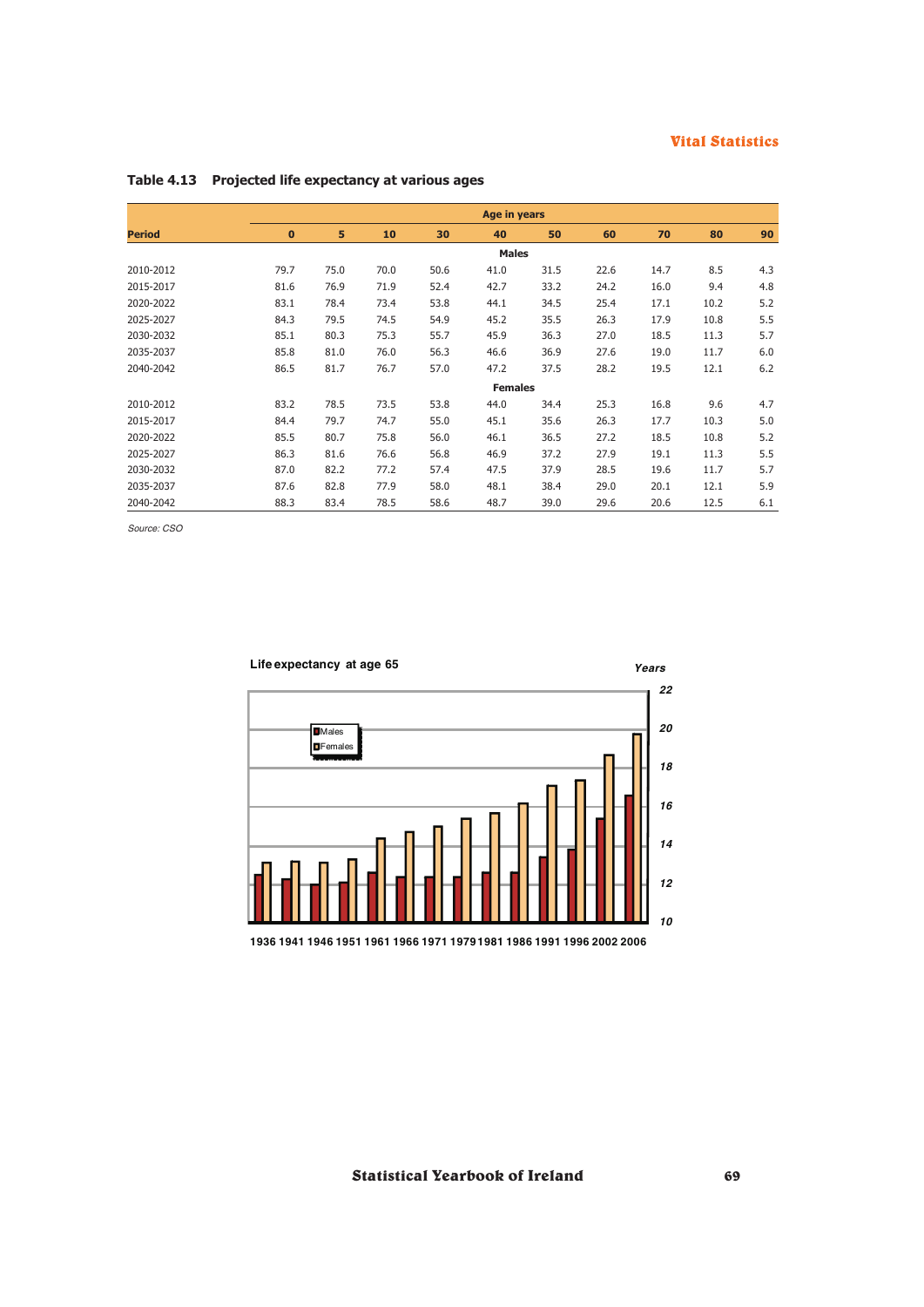|                            |                 |                             |                                         |                |                             | Number                   |
|----------------------------|-----------------|-----------------------------|-----------------------------------------|----------------|-----------------------------|--------------------------|
|                            |                 | <b>Divorce applications</b> | <b>Judicial separation applications</b> |                | <b>Nullity applications</b> |                          |
|                            | <b>Received</b> | <b>Granted</b>              | <b>Received</b>                         | <b>Granted</b> | <b>Received</b>             | <b>Granted</b>           |
| <b>Circuit Court</b>       |                 |                             |                                         |                |                             |                          |
| Carlow                     | 45              | 38                          | 18                                      | 10             | $\overline{\phantom{0}}$    |                          |
| Dublin                     | 1,212           | 1,153                       | 460                                     | 370            | 14                          | 2                        |
| Naas                       | 113             | 115                         | 35                                      | 40             | $\overline{\phantom{0}}$    |                          |
| Kilkenny                   | 70              | 79                          | 20                                      | 18             | $\mathbf{1}$                | $\overline{\phantom{0}}$ |
| Portlaoise                 | 41              | 40                          | 15                                      | 6              | $\overline{\phantom{0}}$    | $\overline{\phantom{0}}$ |
| Longford                   | 21              | 28                          | 9                                       | $\overline{2}$ | $\overline{\phantom{0}}$    | $\overline{\phantom{0}}$ |
| Dundalk                    | 82              | 93                          | 39                                      | 28             | $\overline{2}$              | $\overline{2}$           |
| Trim                       | 78              | 53                          | 50                                      | 24             | $\overline{\phantom{0}}$    | $\overline{\phantom{0}}$ |
| Tullamore                  | 45              | 53                          | 20                                      | 15             | $\overline{\phantom{0}}$    | $\overline{\phantom{0}}$ |
| Mullingar                  | 11              | 10                          | 6                                       | $\overline{2}$ | -                           |                          |
| Wexford                    | 89              | 107                         | 23                                      | 18             | $\mathbf{1}$                |                          |
| Wicklow                    | 107             | 105                         | 28                                      | 20             | $\overline{\phantom{0}}$    | $\mathbf{1}$             |
| Ennis                      | 63              | 49                          | 50                                      | 27             |                             | $1\,$                    |
| Cork                       | 394             | 394                         | 216                                     | 144            | 8                           | 3                        |
| Tralee                     | 90              | 94                          | 35                                      | 27             | 3                           | $1\,$                    |
| Limerick                   | 167             | 138                         | 65                                      | 41             | $\mathbf{1}$                | $1\,$                    |
| Clonmel                    | 118             | 131                         | 34                                      | 35             | $\mathbf{1}$                | $\overline{\phantom{0}}$ |
| Waterford                  | 86              | 77                          | 35                                      | 14             | $\overline{2}$              |                          |
| Galway                     | 166             | 67                          | 74                                      | 40             | $\mathbf{1}$                | $\overline{4}$           |
| Carrick on Shannon         | 18              | 19                          | 8                                       | $\overline{7}$ | $\mathbf{1}$                | $\overline{\phantom{0}}$ |
| Castlebar                  | 59              | 76                          | 31                                      | 23             | $\overline{\phantom{0}}$    | $\overline{\phantom{0}}$ |
| Roscommon                  | 40              | 39                          | 17                                      | 9              | $\overline{\phantom{0}}$    | $\overline{\phantom{0}}$ |
| Sligo                      | 46              | 36                          | 11                                      | 15             | $\overline{\phantom{0}}$    |                          |
| Cavan                      | 39              | 22                          | 19                                      | 6              | $\overline{2}$              |                          |
| Letterkenny                | 102             | 61                          | 42                                      | 12             | $\mathbf{1}$                | $\mathbf{1}$             |
| Monaghan                   | 55              | 16                          | 33                                      | 12             | $\mathbf{1}$                |                          |
| <b>Total Circuit Court</b> | 3,357           | 3,093                       | 1,393                                   | 965            | 39                          | 16                       |
| <b>High Court</b>          | 24              | 20                          | 27                                      | 25             | $\overline{\mathbf{2}}$     | 1                        |
| <b>TOTAL</b>               | 3,381           | 3,113                       | 1,420                                   | 990            | 41                          | 17                       |

#### **Table 4.14 Divorce, judicial separation and nullity applications received and granted by the courts, 2010**

*Source: Courts Service*